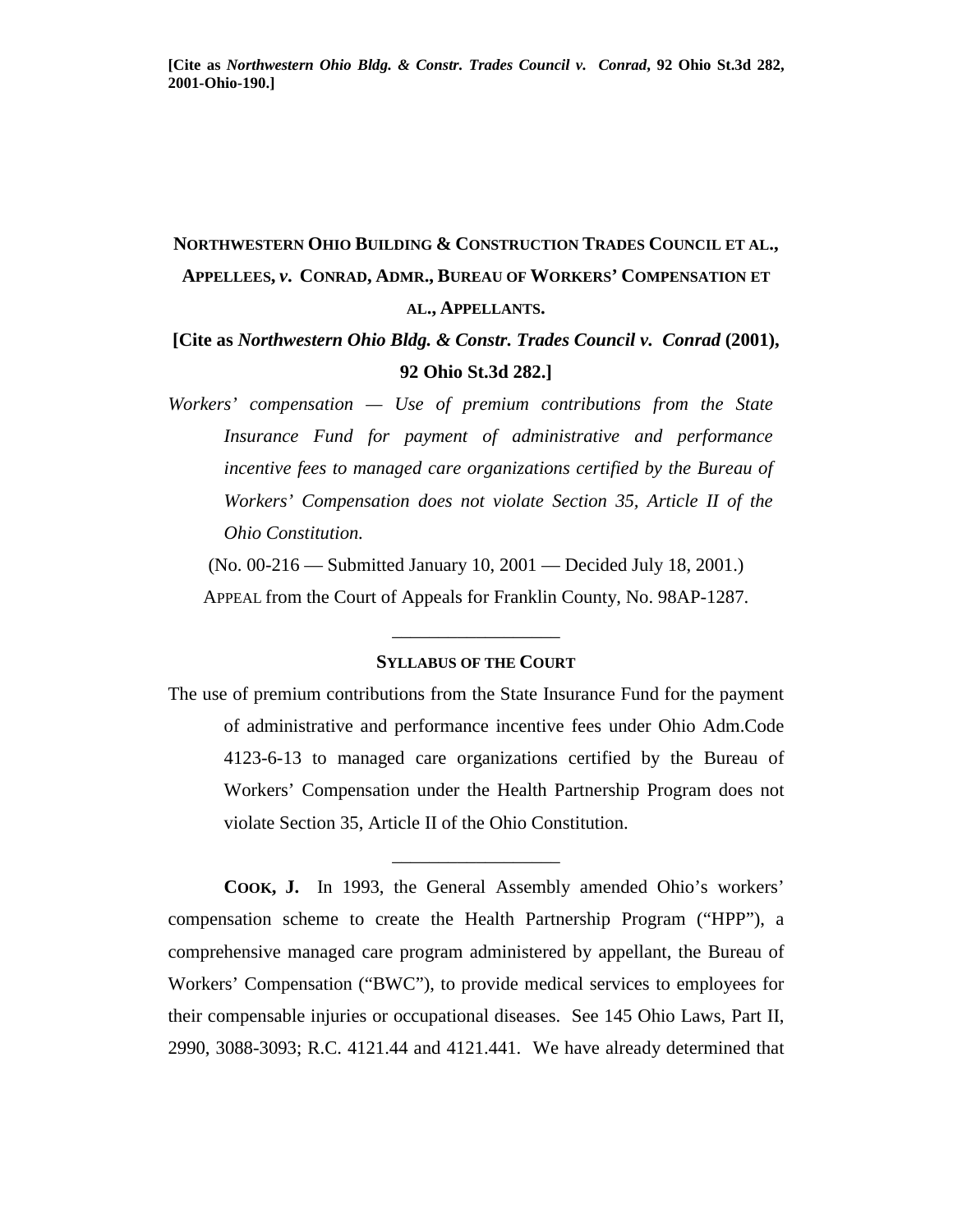the managed care organizations ("MCOs") certified to perform these services under the HPP do not unconstitutionally usurp the state's power and authority to administer the State Insurance Fund ("SIF") and determine the terms and conditions of payments to injured claimants. *State ex rel. Haylett v. Ohio Bur. of Workers' Comp.* (1999), 87 Ohio St.3d 325, 331, 720 N.E.2d 901, 906.

 Now we are asked to decide whether the BWC's use of SIF proceeds to pay administrative and performance-incentive fees to certified MCOs under the HPP violates either the Revised Code or Section 35, Article II of the Ohio Constitution. The court of appeals determined that the BWC's use of fund proceeds for administrative and performance incentive payments is neither legislatively authorized nor constitutional. For the following reasons, however, we disagree.

### I. MCOs and the HPP

 As we noted in *Haylett, supra,* MCOs are an integral part of the HPP established by the General Assembly. *Id.*, 87 Ohio St.3d at 326, 720 N.E.2d at 903. The MCOs certified by the BWC under Ohio Adm.Code Chapter 4123-6 are private entities that perform medical-management and cost-containment services under contract with the BWC. *Id.* Employers covered by the SIF select an MCO from a list of BWC-certified MCOs, or the BWC will assign an MCO to employers who fail to make a selection. Ohio Adm.Code 4123-6-051(A); 4123- 6-052(A). Each MCO is associated with a network of health-care providers that can offer a full range of medical services to injured workers. *Id.* 

 Once certified by the BWC and selected by or assigned to an employer, MCOs manage the medical aspect of each workers' compensation claim. Ohio Adm.Code 4123-6-043(B) and (F); *Haylett*, 87 Ohio St.3d at 329, 720 N.E.2d at 905. An MCO is the entity responsible for initially authorizing medical care to an injured party. Ohio Adm.Code 4123-6-043(F); 4123-6-045(D). "The MCO must promptly notify the BWC of an employee's industrial injury. While the BWC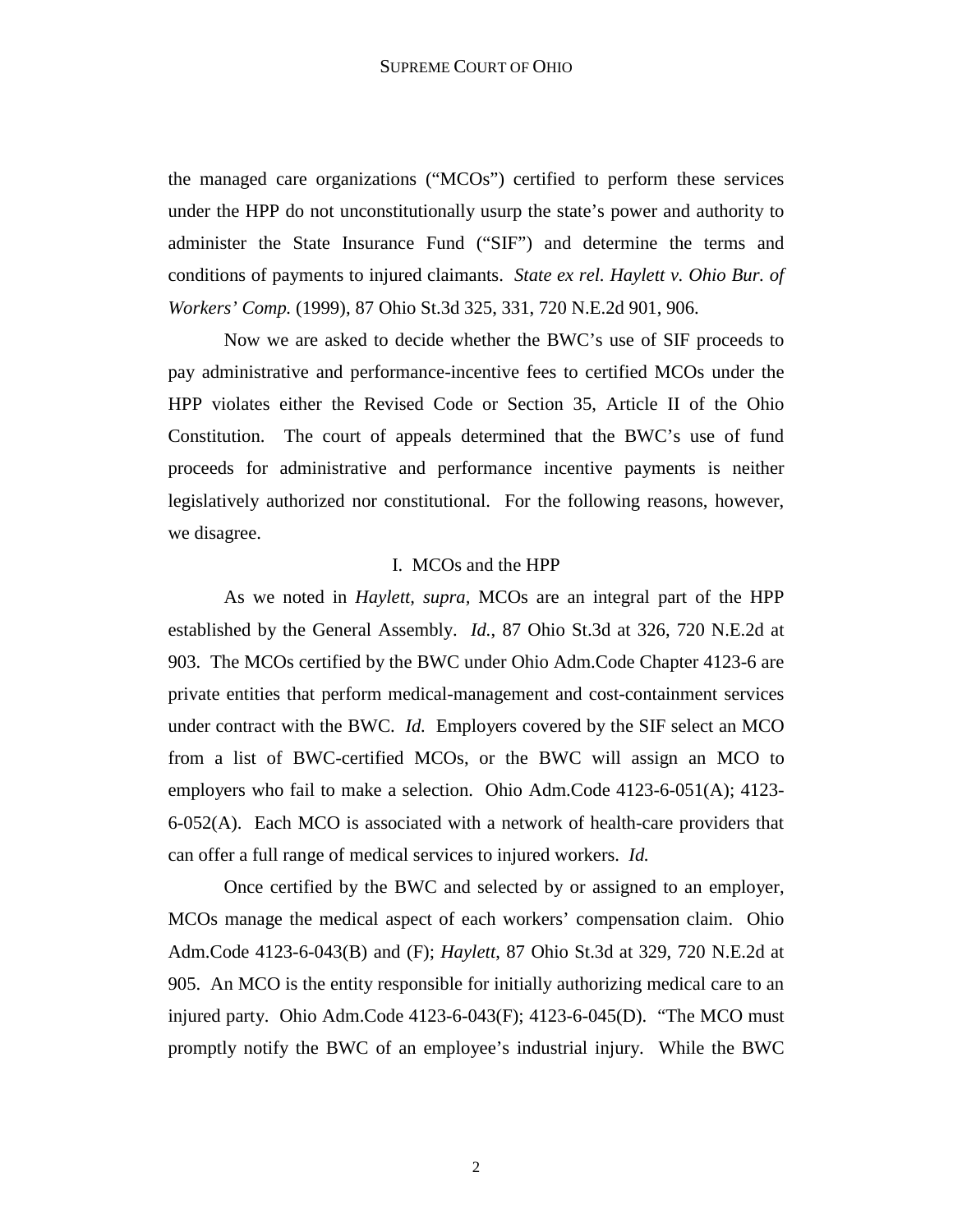determines the compensability of a claim, the MCO works 'in conjunction with the employer, employee, attending physician, and the [BWC to] seek a course of medical or rehabilitative treatment that promotes a safe return to work.' " *Haylett,* 87 Ohio St.3d at 329, 720 N.E.2d at 905, citing Ohio Adm.Code 4123-6- 043(B). "During the life of a medical claim, the MCO performs utilization reviews \* \* \*. Utilization reviews ensure that only medical services and supplies that are medically necessary for the diagnosis and treatment of allowed conditions and that are causally related to those conditions will be considered for payment. The MCO must submit all medical bills to the BWC. \* \* \* The BWC then authorizes payment and sends it to the MCO for reimbursement to the individual provider." (Citation omitted.) *Id.* 

 The HPP also contains a mandatory dispute resolution program available to employees, employers, and providers. *Id.*, citing Ohio Adm.Code 4123-6-16. "Any decision by an MCO regarding treatment or payment is nonbinding and subject to multiple levels of review. The final decision as to any aspect of the claim lies with the Industrial Commission." *Id.* at 330, 720 N.E.2d at 905. In addition to these procedural safeguards, the HPP requires the BWC to supervise the certified MCOs and to monitor their performance continually. *Id.* 

II. Administrative and Performance Incentive Payments to MCOs

 To compensate the MCOs for their medical-management and costcontainment services, the administrator promulgated a rule providing for certain payments to be made to the MCOs. The *source* of the payments made to MCOs by the BWC under this administrative rule is the focus of the instant dispute.

Ohio Adm.Code 4123-6-13 provides:

 "(B) The bureau shall pay an MCO an administrative fee for its medical management and administrative services in a manner determined by the administrator. The administrative fee may be subject to a disincentive penalty based upon the failure of the MCO to meet predetermined performance criteria set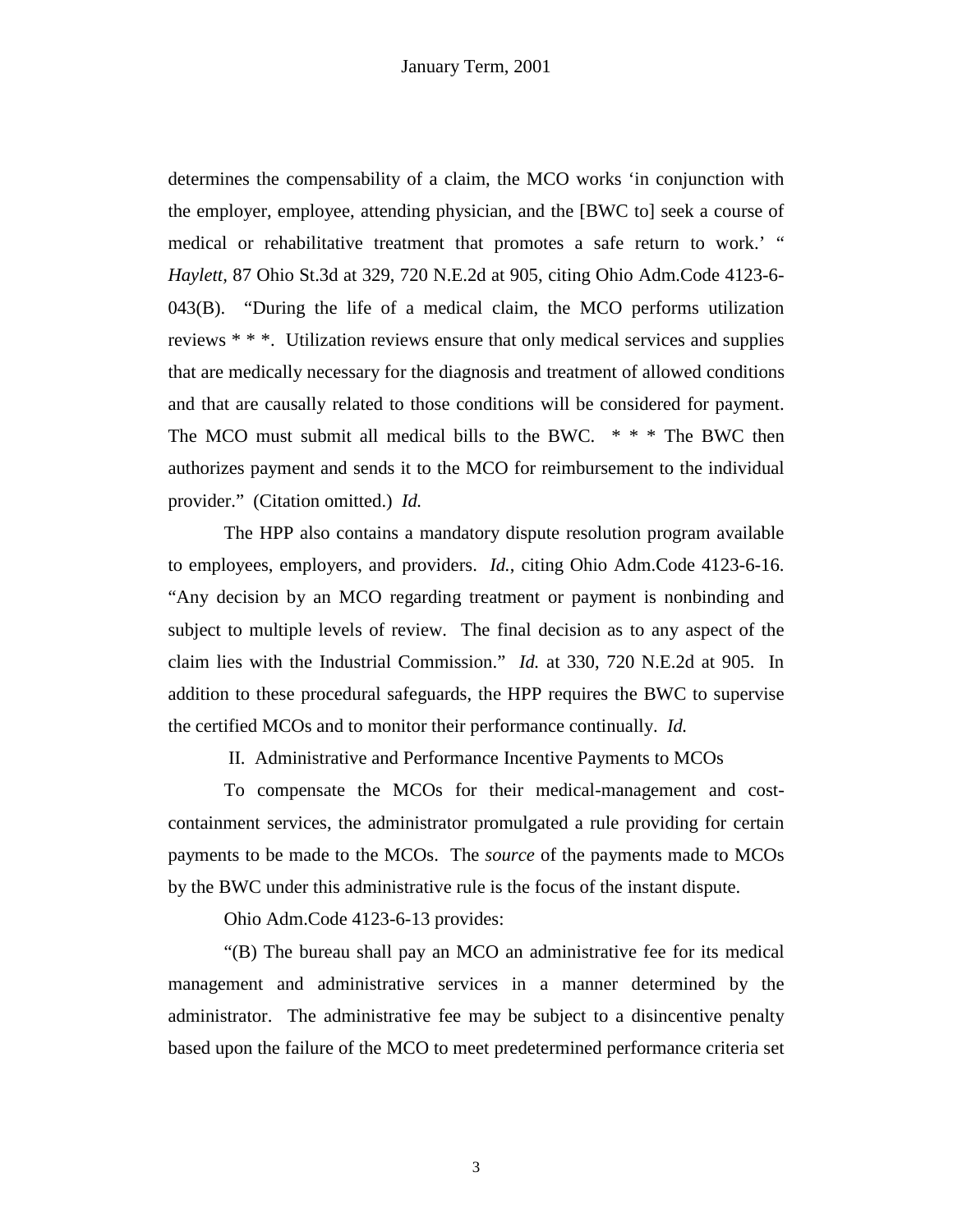forth in the MCO contract. The bureau may pay an MCO a performance payment and may pay an incentive payment.

 "(C) In establishing performance measures, the bureau shall evaluate an MCO's performance based upon but not limited to:

 "(1) Quality performance measures that may include return to work rates and reinjury rates.

 "(2) Total cost measures that may include average total paid cost, average incurred cost, and lost-time claims to total claims ratio.

 "(3) Change in cost measures that may include change in average total paid cost, change in average incurred cost, and change in lost-time to total claims ratio.

 "(4) Customer satisfaction that may include in-network utilization rate and employee, employer, and provider satisfaction surveys."

 The parties here stipulate that both the administrative and performanceincentive payments authorized by Ohio Adm.Code 4123-6-13 are paid out of employer premium contributions, "with the total remuneration available to each [MCO] being a fixed percentage of the premiums paid by the employers which have selected or been assigned to it." The parties further stipulate that "[t]he total percentage of premium allocated for payment of fees and performance incentive payments is not fixed by rule, but is established by the BWC or the Administrator and may be periodically adjusted."

 Douglas Maser, the BWC's Chief Medical Management and Cost Containment Officer in 1997, testified at a deposition about how the administrative and performance-incentive fees provided under Ohio Adm.Code 4123-6-13 are calculated. Maser testified that at the time of his deposition, the "base administrative fee" was set at three percent. Accordingly, a hypothetical MCO with one hundred employers enrolled in it would receive a base administrative fee from the SIF equal to three percent of the premiums paid by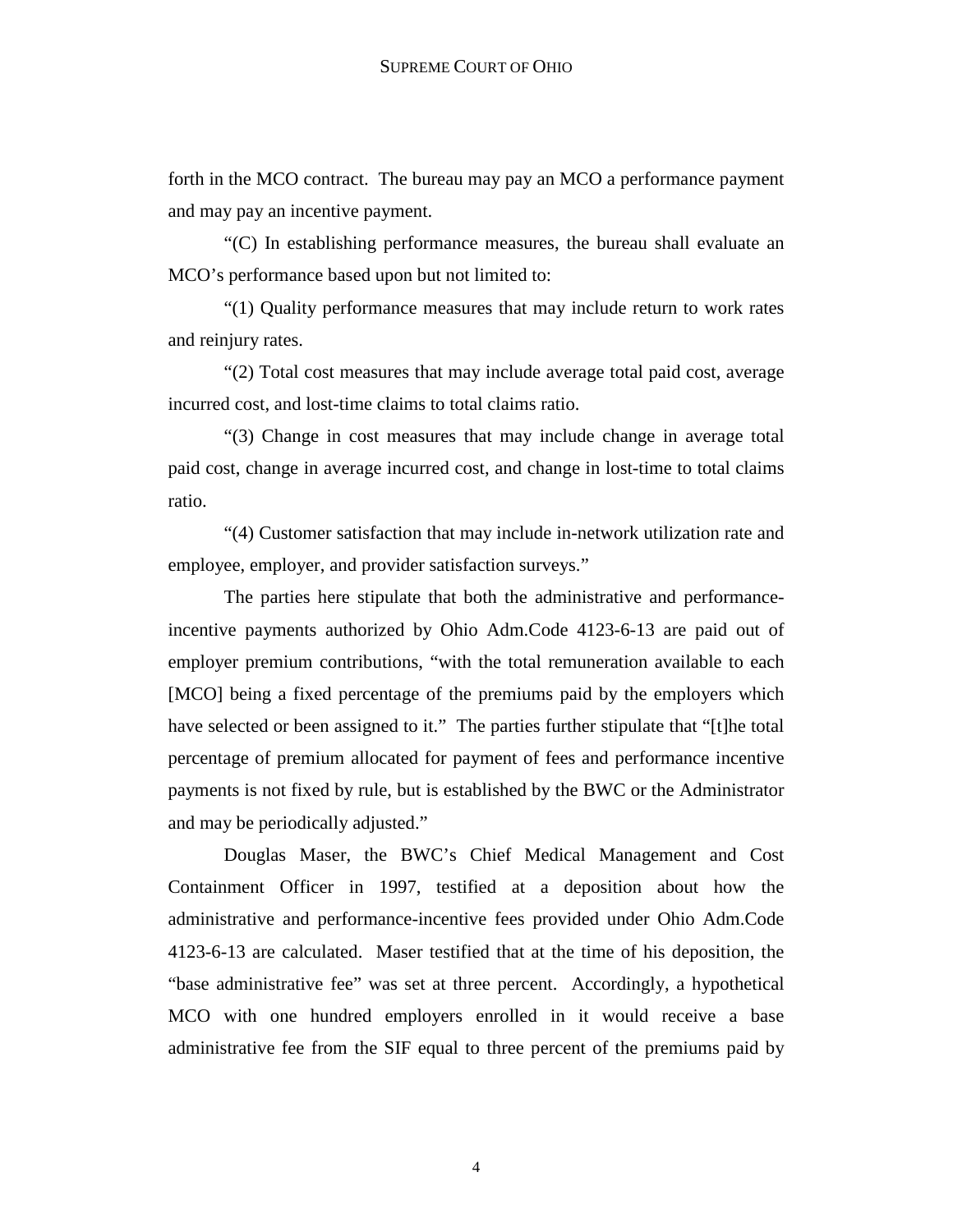those one hundred employers. As of January 1, 1998, the phase-in of the HPP was complete and the base administrative fee for each participating MCO was increased to five percent of premium.

 The performance-incentive payments, Maser testified, are payable to an MCO "over and above its administrative fee" and calculated on an "MCO-by-MCO" basis. At the time of Maser's deposition, a total of an additional three percent of premium—over and above the three percent administrative fee—was potentially available to MCOs in incentive payments keyed to specific qualitycontrol objectives. Of this additional three percent of premium, one percent would be paid to those MCOs that achieved a certain level of data accuracy and "reduce[d] the lag time" between claimants' injuries and the MCO's report of those claims to the BWC. One percent of premium would be paid to those MCOs that participated in Phase 2 of the HPP implementation program by picking up additional claims. Finally, one percent of premium would be paid to those MCOs participating in Phase 3 of the implementation program. As of January 1, 1998, when the base administrative fee was increased to five percent, each MCO could qualify for only an additional one percent of premium in performance-incentive payments.

 As a result, an MCO that participated in all phases of the HPP implementation program and successfully achieved all of the BWC's qualitycontrol objectives could earn administrative fees and performance-incentive payments totalling six percent of premium, to be paid from the SIF. The parties here do not dispute *how* the administrative fees and performance incentive payments are calculated in practice; rather, their appeal here centers on whether the use of SIF monies for these purposes is permissible at all.

## III. This Declaratory Judgment Action

 Appellees, Northwestern Ohio Building & Construction Trades Council and International Brotherhood of Electrical Workers, Local Union No. 8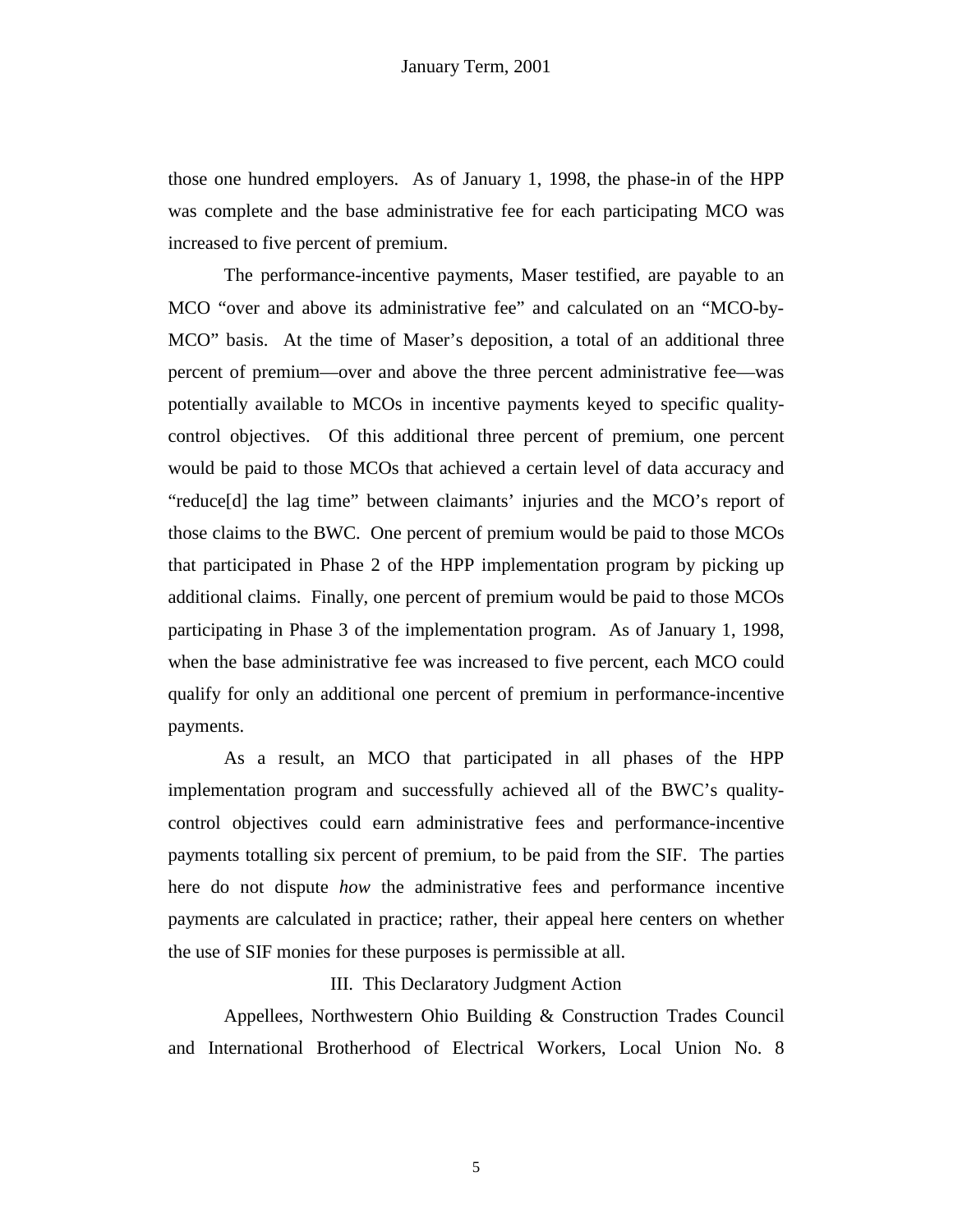(collectively, "Northwestern"), filed the instant action in June 1997, challenging several aspects of the HPP. In its complaint, Northwestern sought two declarations from the trial court. First, Northwestern sought a declaration that the HPP statutes and rules unconstitutionally delegate essential aspects of the administration of the SIF to private entities—including the determination of the terms and conditions upon which payments shall be made from the SIF. Second, Northwestern sought a declaration that Ohio Adm.Code 4123-6-13, to the extent that it authorizes the use of the SIF for administrative and performance-incentive payments, was promulgated without statutory authority and violates Section 35, Article II of the Ohio Constitution and R.C. 4123.30.

 The parties eventually filed competing motions for summary judgment. In a Decision and Entry filed September 9, 1998, the Franklin County Common Pleas Court sustained the BWC's motion for summary judgment. The trial court determined that "the HPP statutory provisions do not unconstitutionally delegate authority and responsibility over the SIF," and that "the use of the SIF for HPP purposes is constitutional."

 Northwestern appealed to the Tenth District Court of Appeals, assigning as error the trial court's resolution of the same two claims raised in its complaint. The court of appeals overruled Northwestern's first assignment of error on the authority of this court's decision in *Haylett,* 87 Ohio St.3d 325, 720 N.E.2d 901, noting that we had already determined that the HPP "does not constitute an improper delegation of authority to a private entity."

 In its second assignment of error, Northwestern contended that the use of SIF proceeds for the payment of administrative and performance-incentive fees under Ohio Adm.Code 4123-6-13 would contravene this court's holdings in *Corrugated Container Co. v. Dickerson* (1960), 171 Ohio St. 289, 13 O.O.2d 337, 170 N.E.2d 255, and *Thompson v. Indus. Comm.* (1982), 1 Ohio St.3d 244, 1 OBR 265, 438 N.E.2d 1167. The court of appeals agreed, reversed the trial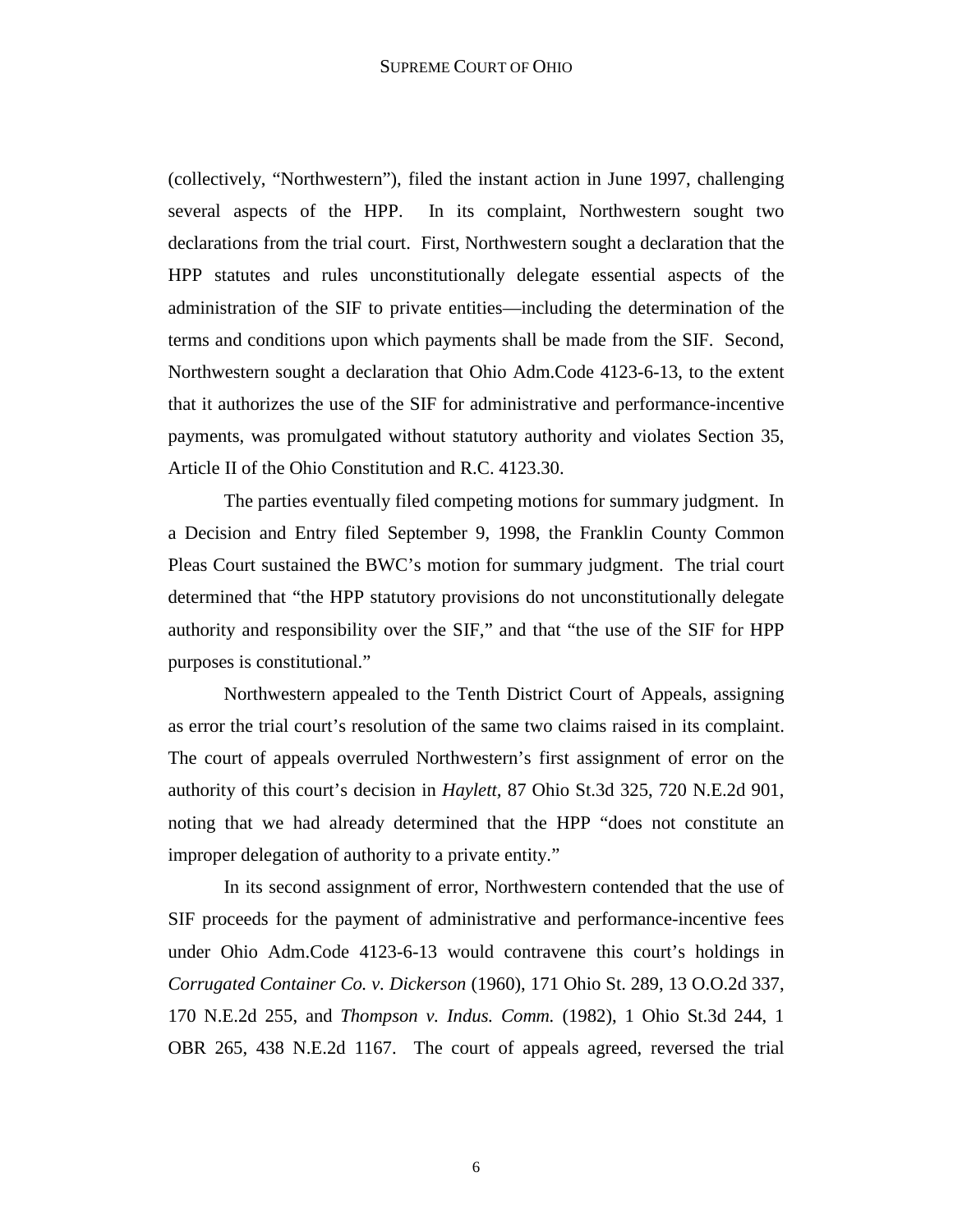court's decision, and remanded the cause for an entry of summary judgment in favor of Northwestern. Construing *Corrugated Container* and *Thompson*, the court of appeals determined that the payment of SIF proceeds to MCOs as administrative fees and performance incentives violated Section 35, Article II of the Ohio Constitution, and that the Bureau lacked legislative authority to authorize these payments from the SIF in the first place. The bureau appealed, and the cause is now before this court upon the allowance of a discretionary appeal.

## IV. Analysis

 We shall address the BWC's propositions of law in reverse order because we should determine the validity of the administrative rule, as well as the BWC's interpretation of that rule, before we address any constitutional arguments related to the payments that the BWC has elected to make under the rule. If we were to agree with the court of appeals that the BWC lacked legislative authority to make these payments from the fund in the first instance, then we should decline to pass on any constitutional question implicated by those payments. See *Norandex, Inc. v. Limbach* (1994), 69 Ohio St.3d 26, 28, 630 N.E.2d 329, 331; *Hal Artz Lincoln-Mercury, Inc. v. Ford Motor Co.* (1986), 28 Ohio St.3d 20, 28, 28 OBR 83, 90, 502 N.E.2d 590, 597, fn. 17.

A. The Promulgation of Ohio Adm.Code 4123-6-13

 The General Assembly has delegated broad rulemaking authority to the administrator of workers' compensation. See, *e.g.,* R.C. 4121.121 and 4121.441. R.C. 4121.121 expressly permits the administrator to "[e]stablish the overall administrative policy of the bureau," R.C.  $4121.121(B)(1)$ , to "[e]nsure, by rules, the impartial and prompt treatment of all claims," R.C. 4121.121(B)(13), and to "[p]repare and submit \* \* \* recommendations, in the form of administrative rules,  $***$  for the health partnership program," R.C. 4121.121(B)(21).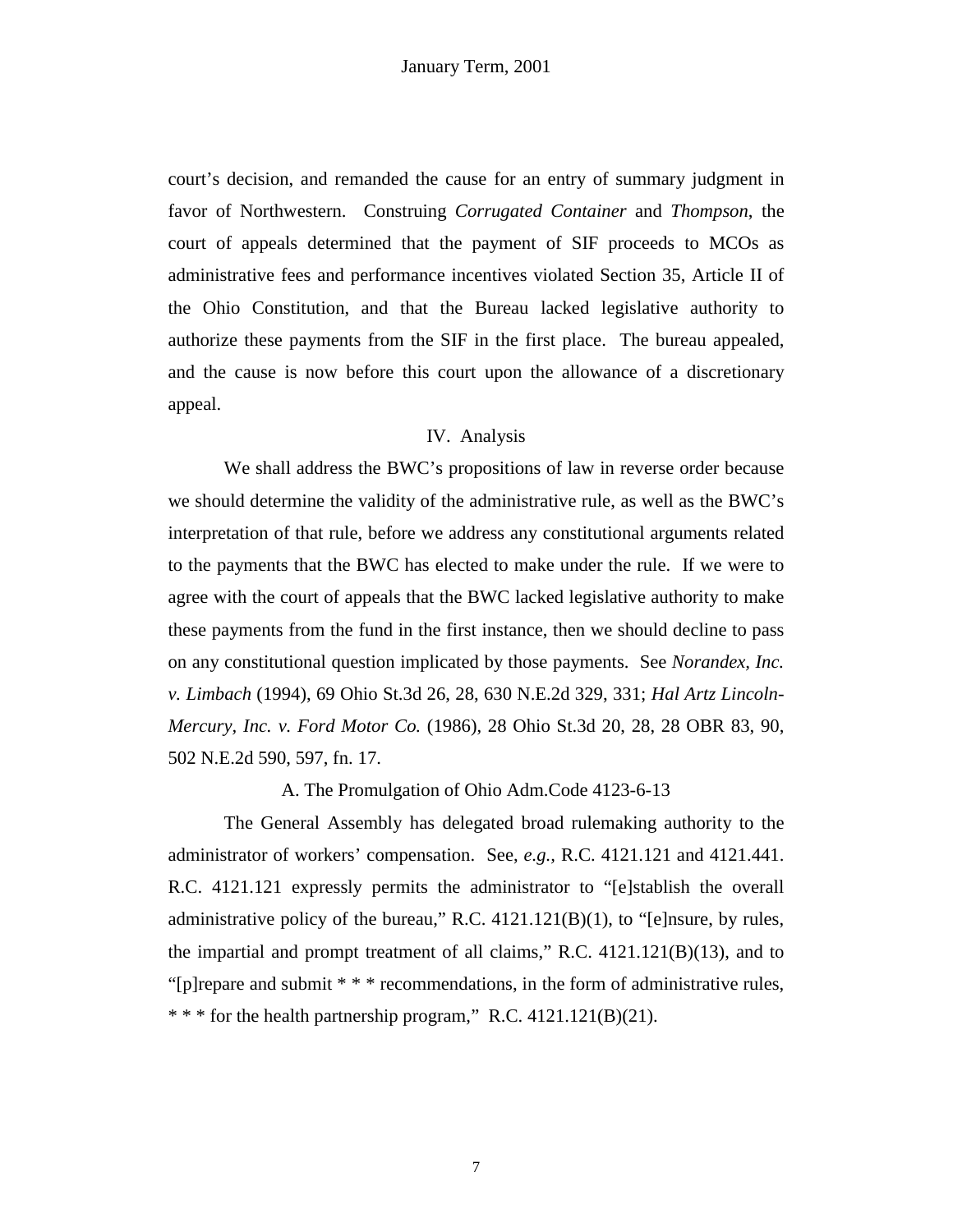When the General Assembly enacted the HPP, it vested additional rulemaking authority in the administrator of workers' compensation tailored to the specific goals of that comprehensive program. See R.C. 4121.441(A). R.C. 4121.441(A) directs the administrator to "adopt rules  $* * *$  for the [HPP] administered by the [BWC] to provide medical, surgical, nursing, drug, hospital, and rehabilitation services and supplies to an employee."

 To guide the administrator's efforts in promulgating rules for administering the HPP, the General Assembly enumerated twelve nonexhaustive categories of rules that it deemed necessary for the effective implementation of the program. See R.C.  $4121.441(A)(1)$  to  $(A)(12)$ . One of these twelve subdivisions directs the administrator to adopt rules providing for "*[a]ppropriate financial incentives to reduce service cost and insure proper system utilization* without sacrificing the quality of service." (Emphasis added.) R.C. 4121.441(A)(4). Another directs the administrator to adopt rules ensuring "[a]dequate methods of *peer review*, *utilization review, quality assurance*, and dispute resolution." (Emphasis added.) R.C. 4121.441(A)(5).

 Ohio Adm.Code 4123-6-13(B) provides that MCOs shall be compensated for their "medical management and administrative services" based on "performance criteria" keyed to proper system utilization. Accordingly, it represents exactly the sort of administrative rule contemplated by the enabling language in R.C. 4121.441. In order to implement the HPP effectively, which it is statutorily required to do under R.C. 4121.441(B), the BWC must have the ability to promulgate, interpret, and enforce rules providing for performance-based compensation of those "integral" entities that perform the medical-management services called for under the program—the MCOs. See *Haylett,* 87 Ohio St.3d at 326, 720 N.E.2d at 903.

B. The BWC's Reasonable Interpretation of Ohio Adm.Code 4123-6-13 and the Workers' Compensation Statutory Scheme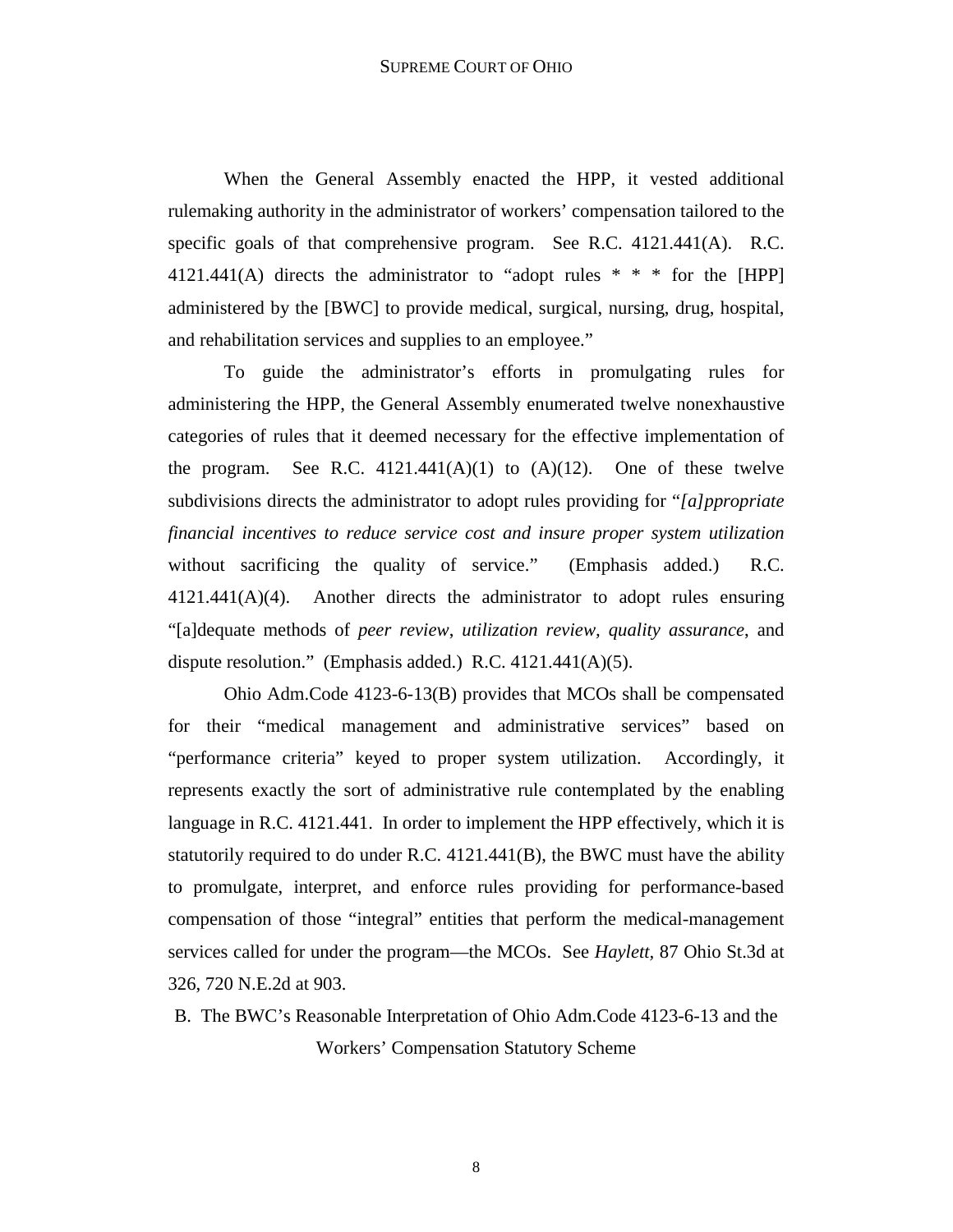As Northwestern correctly notes, neither R.C. 4121.441 nor Ohio Adm.Code 4123-6-13 specifies the *source* of the administrative and performanceincentive payments to be made under the rule. For the following reasons, however, we conclude that the BWC reasonably interpreted the statutory scheme when it decided to utilize SIF proceeds for these purposes.

 It is axiomatic that if a statute provides the authority for an administrative agency to perform a specified act, but does not provide the details by which the act should be performed, the agency is to perform the act in a reasonable manner based upon a reasonable construction of the statutory scheme. See *Swallow v. Indus. Comm.* (1988), 36 Ohio St.3d 55, 57, 521 N.E.2d 778, 779. A court must give due deference to the agency's reasonable interpretation of the legislative scheme. *Id.* See, also, *Chevron U.S.A., Inc. v. Natural Resources Defense Council, Inc.* (1984), 467 U.S. 837, 843, 104 S.Ct. 2778, 2782, 81 L.Ed.2d 694, 703 ("if the statute is silent or ambiguous with respect to the specific issue, the question for the court is whether the agency's answer is based on a permissible construction of the statute").

 In *Swallow*, a workers' compensation claimant awarded permanent partial and permanent total disability benefits for the loss of use of both arms and legs requested that his permanent partial benefits be paid concurrently rather than consecutively. The statute at issue did not specify whether payments were to be made concurrently or consecutively. Even so, this court unanimously concluded that "the commission had a reasonable basis upon which to formulate a policy premised on the rationale that claimants are generally placed in a better position by receiving payments consecutively rather than concurrently. It was within the administrative purview of the commission to determine that appellant would be put in a better position by receiving eight hundred-fifty weeks of payments consecutively rather than two two-hundred weeks of payments for loss of each leg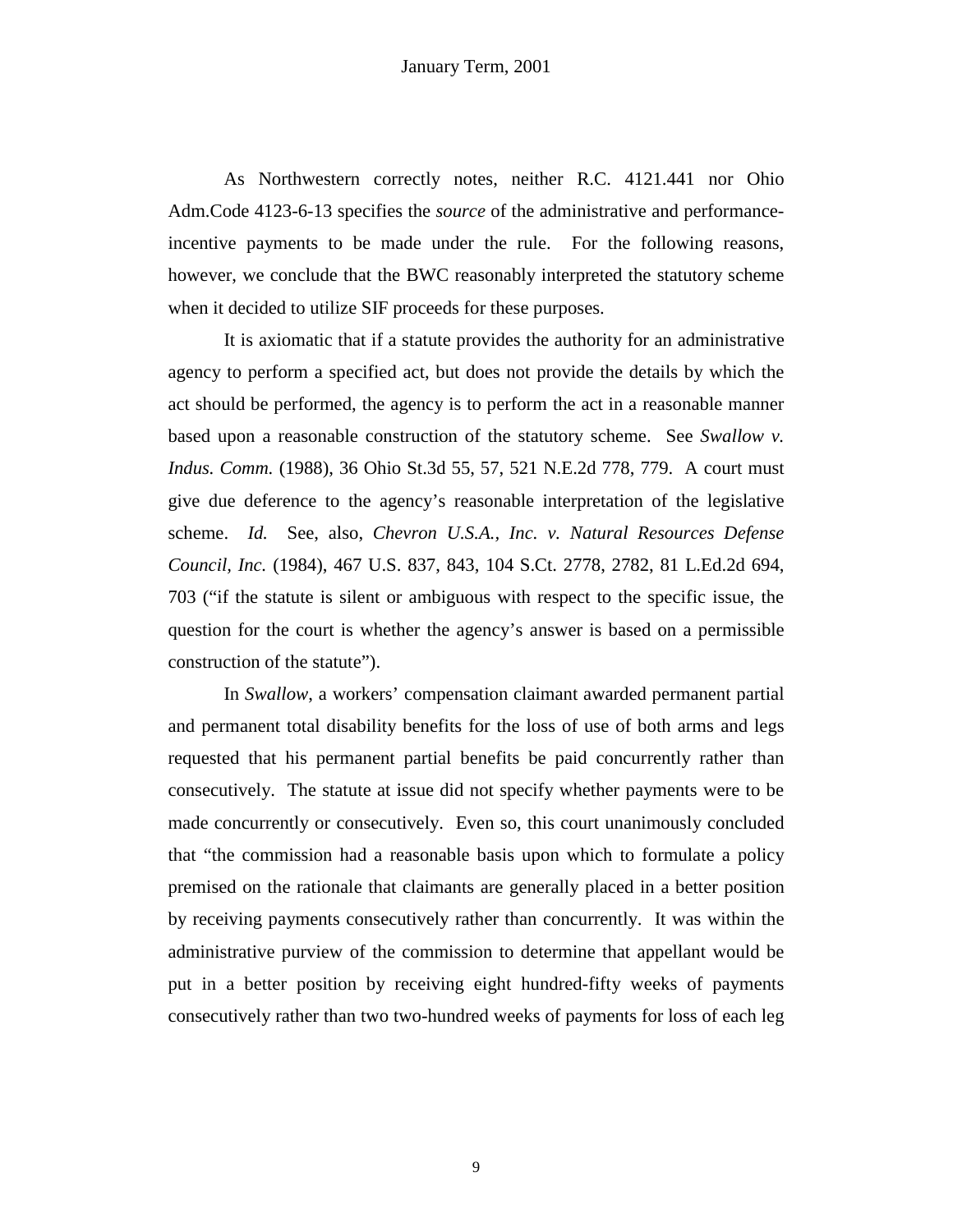and two two-hundred twenty-five weeks of payments for loss of each arm concurrently." *Id.* at 57, 521 N.E.2d at 780.

 We recognize that an agency can, at times, overstep the bounds of its statutorily delegated authority when interpreting and enforcing its administrative rules. In a recent case, the United States Supreme Court decided that the Army Corps of Engineers could not interpret and enforce its own "Migratory Bird Rule" so broadly as to provide the Corps with regulatory jurisdiction over ponds in abandoned gravel pits used as habitats by migratory birds, when the Clean Water Act authorized the Corps to regulate discharges only into "navigable waters." *Solid Waste Agency of N. Cook Cty. v. United States Army Corps of Engineers* (2001), 531 U.S. 159, 121 S.Ct. 675, 148 L.Ed.2d 576. In *Cook Cty.,* the majority decided that, in order to accept the Corps's broad interpretation of its own jurisdiction, the court would have to pretend that the word "navigable" contained in the enabling statute had "no effect whatever." *Id.* at \_\_\_, 121 S.Ct. at 683, 148 L.Ed.2d at 587-589. See, also, *Riley Family Trust v. Hood* (Colo.App.1994), 874 P.2d 503 (deciding that Department of Labor and Employment rule could not be interpreted to preclude payment for massage therapy prescribed by treating physician, when enabling statute authorized director to establish a fee schedule but did not grant authority to restrict treatment so long as the treatment was reasonable and necessary).

 In the present case, the General Assembly has not specified the source from which the BWC is to draw the funds necessary for the administrative and performance-incentive payments to be made to MCOs. The court of appeals found this legislative "gap" to be fatal, writing, "R.C. 4121.441(A)(4) is ambiguous in that it does not specifically authorize that these payments be made from SIF. *Lacking any clear legislative authorization, appellees were without the authority to authorize these payments from SIF*." (Emphasis added.)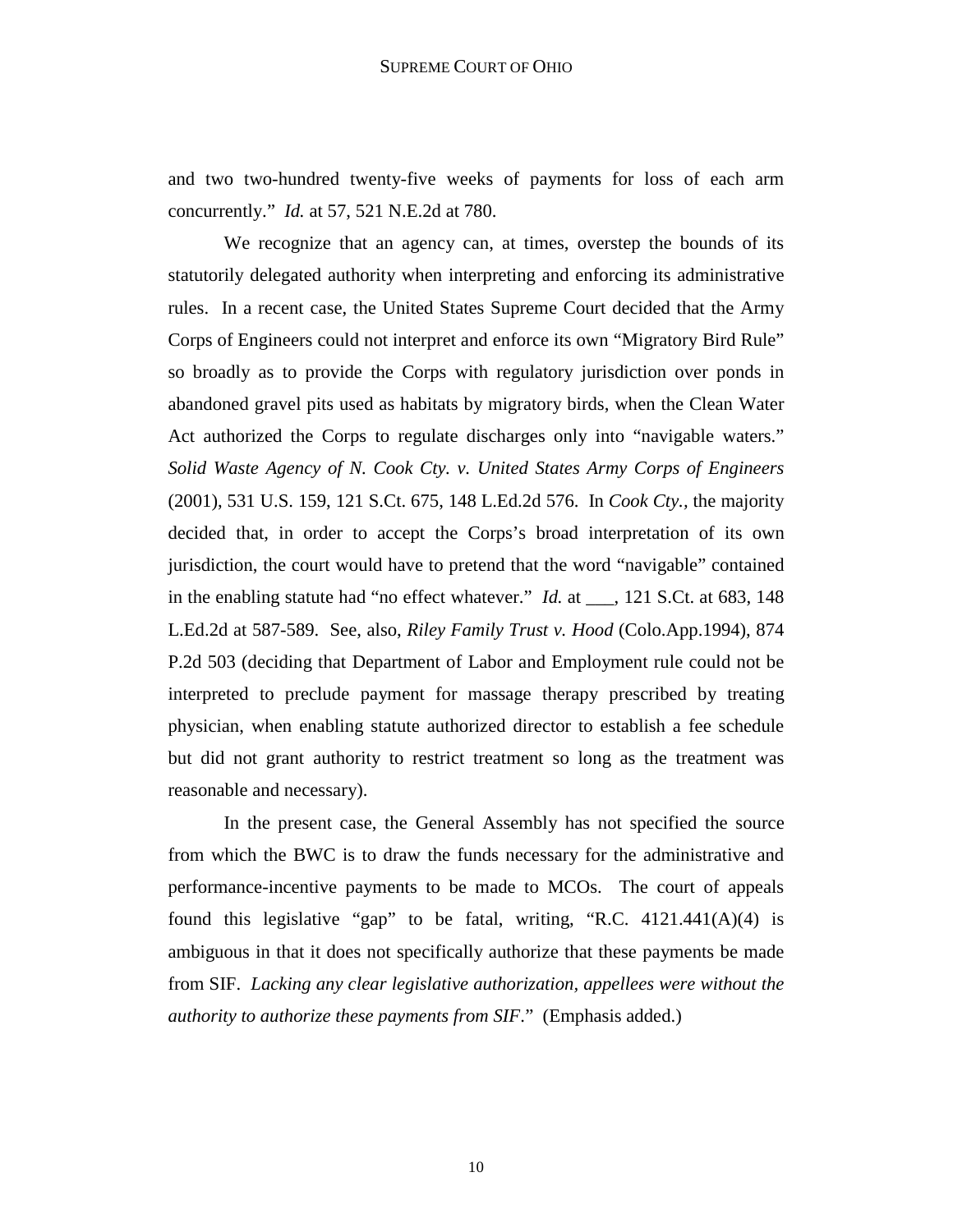Unlike the court of appeals, we do not find the legislative gap equivalent to a lack of authority for the agency to act. As the United States Supreme Court has noted, "[t]he power of an administrative agency to administer a \* \* \* program *necessarily requires the formulation of policy and the making of rules to fill any gap left, implicitly or explicitly*," by the legislature. (Emphasis added.) *Morton v. Ruiz* (1974), 415 U.S. 199, 231, 94 S.Ct. 1055, 1072, 39 L.Ed.2d 270, 292. Our own *Swallow* case implicitly recognized that no set of statutes and administrative rules will answer each and every administrative concern. *Id.*, 36 Ohio St.3d 55, 521 N.E.2d 778. When agencies promulgate and interpret rules to fill these gaps, as they must often do in order to function, "courts \* \* \* must give due deference to an administrative interpretation formulated by an agency that has accumulated substantial expertise, and to which the General Assembly has delegated the responsibility of implementing the legislative command." *Id.* at 57, 521 N.E.2d at 779. We accord due deference to the BWC's interpretation, so long as it is reasonable. See *State ex rel. McLean v. Indus. Comm.* (1986), 25 Ohio St.3d 90, 92, 25 OBR 141, 143, 495 N.E.2d 370, 372 (holding that commission did not abuse discretion in awarding compensation for loss of foot even though claimant suffered amputation five inches below the knee).

 We find that the BWC acted reasonably when it authorized the use of fund proceeds for the payments to MCOs provided under Ohio Adm.Code 4123-6-13. No provision of the workers' compensation scheme expressly prohibits this use, at least one provision of the scheme impliedly permits it, and both the General Assembly and this court have expressly permitted fund proceeds to be used for similar purposes in the past.

 Northwestern contends that the BWC's interpretation of its administrative rule cannot be a reasonable one because, in its view, R.C. 4123.30 "expressly prohibits the expenditure of premiums contributed to the state insurance fund for purposes other than the payment of compensation and benefits for loss sustained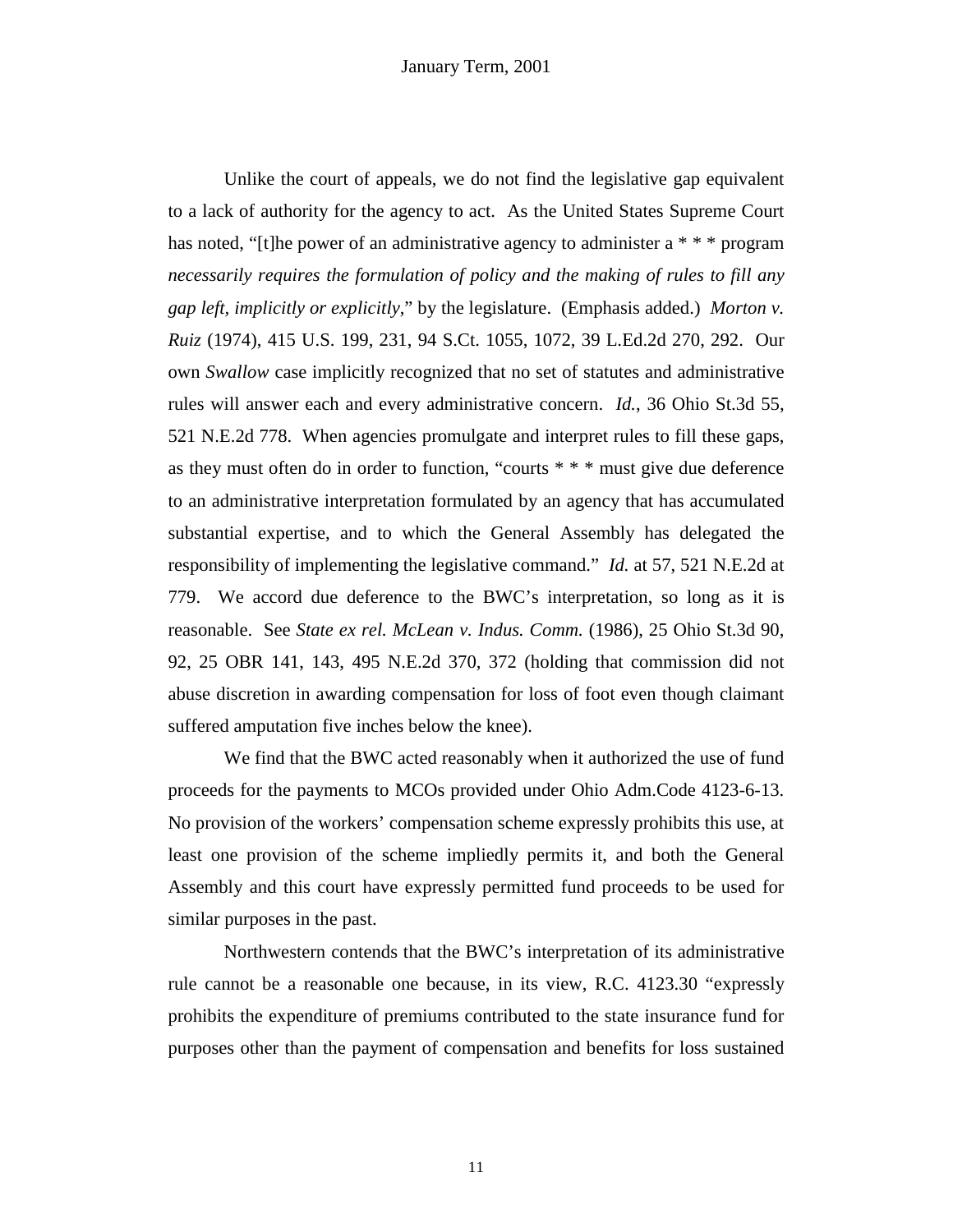on account of injury, disease or death compensable under the workers' compensation act." The court of appeals likewise determined that though R.C. 4123.30 lists various permissible uses of SIF proceeds, no provision of that statute expressly authorizes the use of fund proceeds as the BWC seeks to apply them under Ohio Adm.Code 4123-6-13. The appellate panel concluded that R.C. 4123.30 ensures that fund proceeds are "limited to compensating injured workers and their dependents for injuries and illness arising out of their employment." As we have done before, we decline to adopt these narrow interpretations of the fund's permitted applications. See *Thompson*, 1 Ohio St.3d at 248, 1 OBR at 268- 269, 438 N.E.2d at 1170 (expressly declining to adopt a "narrow" or "cramped" interpretation of the fund's constitutionally permissible uses).

 R.C. 4123.30 provides that money from the SIF may be applied to "the payment of compensation, medical services, examinations, recommendations and determinations, nursing and hospital services, medicine, rehabilitation, death benefits, funeral expenses, and like benefits for loss sustained on account of injury, disease, or death provided for by this chapter, *and for no other purpose*." (Emphasis added.) In dicta, this court has previously stated that "[t]here is no provision for payment of administrative costs" from the fund under this statute. *Corrugated Container*, 171 Ohio St. at 291, 13 O.O.2d at 338, 170 N.E.2d at 256.

 Northwestern seizes on *Corrugated Container*'s dicta, the restrictive statutory language italicized above, and Ohio Adm.Code 4123-6-13's characterization of some of the payments to be made thereunder as "administrative" to contend that R.C. 4123.30 prohibits the BWC from making the rule's payments from the SIF. Superficially, Northwestern's position has merit. As Northwestern correctly notes, "the workers' compensation statutes have historically provided for a separate and distinct assessment for administrative costs." See R.C. 4123.341. Moreover, R.C. 4123.30 expressly enumerates a list of permissible uses of the SIF, this court has previously stated (in *Corrugated*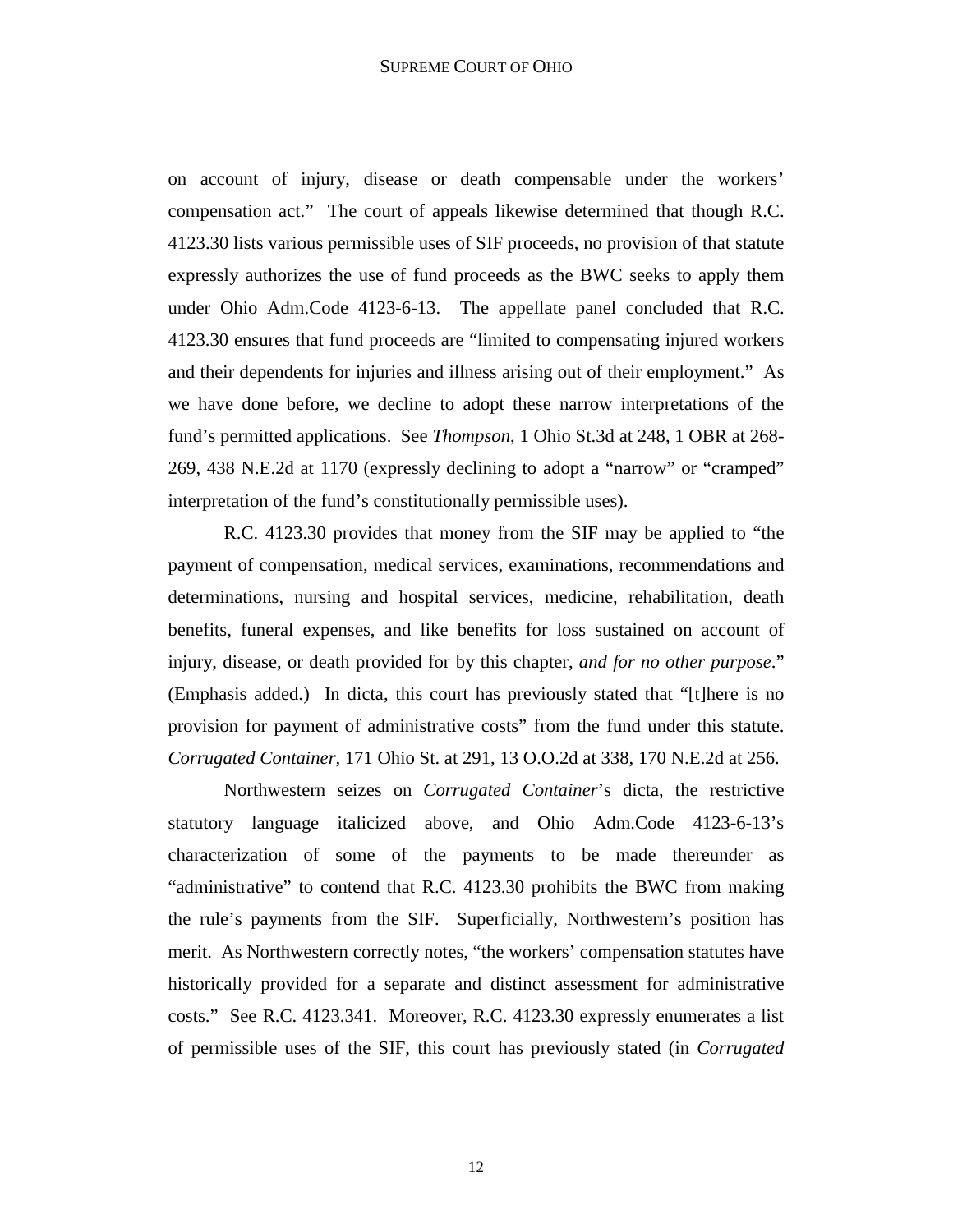*Container*) that administrative costs are not among those enumerated uses, and R.C. 4123.30 expressly provides that the SIF is to be used for "no other purpose." Despite these valid observations, several factors suggest that the BWC has reasonably interpreted Ohio Adm.Code 4123-6-13 to allow the rule's payments to be made from the SIF.

 First, though Ohio Adm.Code 4123-6-13(B) provides for payment of an "administrative fee," this fee is expressly intended to compensate the MCOs for the "*medical management* \* \* \* *services*" that they provide. (Emphasis added.) *Id.* The medical-management and cost-containment services performed by MCOs under the HPP differ from "the duties and  $***$  activities of  $***$  the bureau" for which an administrative cost and expense assessment is made under R.C. 4123.341. Compare R.C. 4121.44 and 4121.441 (outlining duties of MCOs under the HPP) with R.C. 4121.121 (outlining duties of the bureau and administrator).

 Further, R.C. 4123.30 expressly *permits* the SIF to be applied to "medical services, examinations, recommendations and determinations." As the BWC notes in its merit brief, "HPP administrative and performance and incentive payments are provided to MCOs for [their] medical recommendations. Each MCO has developed treatment guidelines. These guidelines guide MCOs and their providers in developing treatment plans for individual injured workers and \* \* \* constitute medical recommendations." See Ohio Adm.Code 4123-6- 032(E)(5). Because the payments provided to the MCOs under Ohio Adm.Code 4123-6-13 compensate those entities for "recommendations and determinations," they are not prohibited by R.C. 4123.30. In fact, a reasonable interpretation of R.C. 4123.30 would deem the payments to the MCOs from the fund as expressly *permitted* under that provision.

 Moreover, as this court has previously noted, SIF proceeds have historically been used for purposes other than the payment of direct disability compensation to claimants. *Thompson*, 1 Ohio St.3d at 248, 1 OBR at 268-269,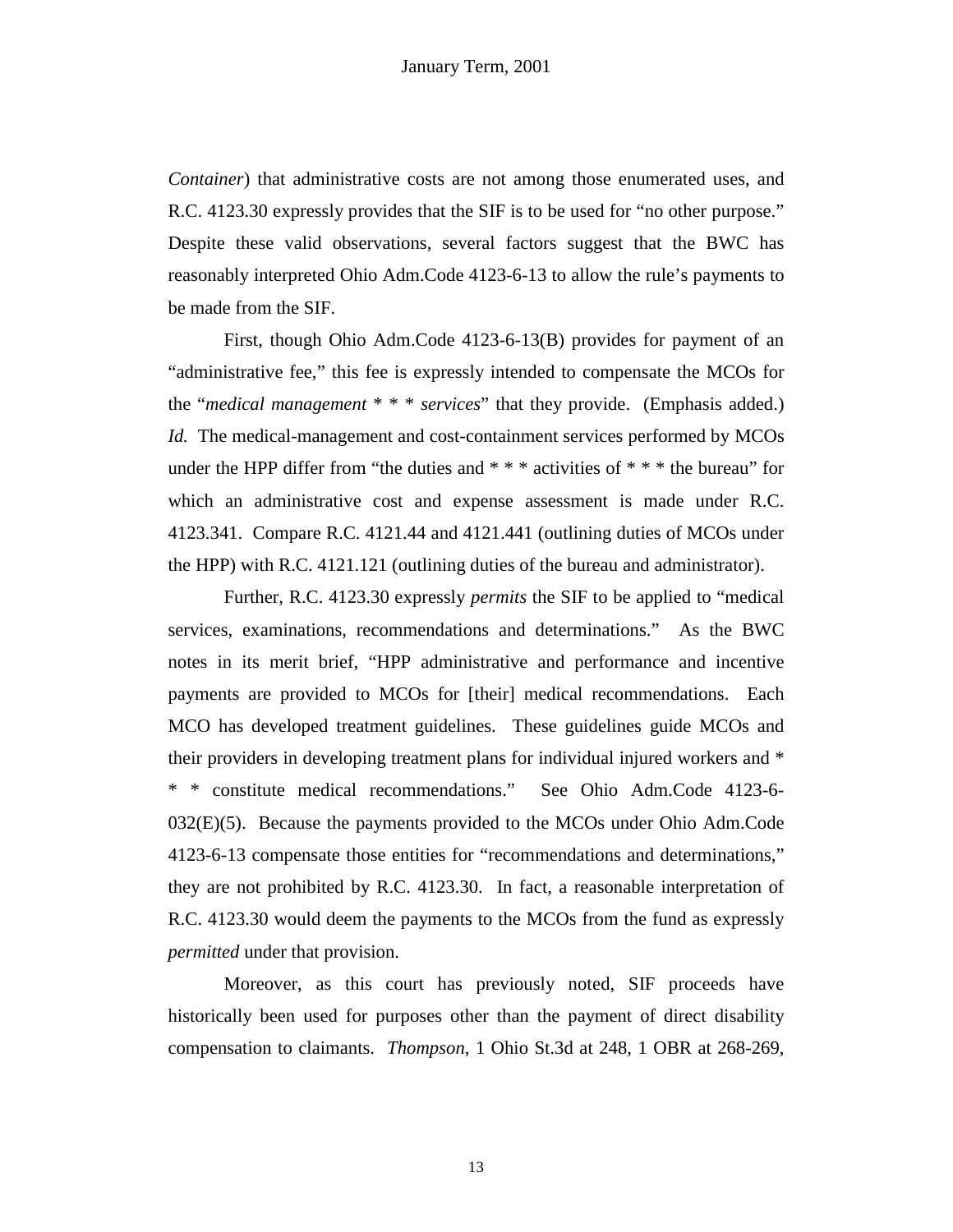438 N.E.2d at 1170. Simply put, not every dollar of the fund has been applied directly to the compensation of injured workers and their dependents, R.C. 4123.30 notwithstanding. In *Thompson*, we noted the past practice of SIF proceeds being applied to, *inter alia*, the creation of a surplus fund, set-asides for actuarial audits, costs for depositions and copies, and payments to medical specialists in certain occupational disease cases. *Id.* at 248, 1 OBR at 269, 438 N.E.2d at 1170, fn. 4. In other workers' compensation statutes, the General Assembly has expressly permitted fund proceeds to be used for some of the same types of compensation provided by Ohio Adm.Code 4123-6-13. By the time the General Assembly promulgated the HPP, it had previously authorized "reasonable compensation" from the fund to private entities who performed services comparable to those performed by MCOs under the HPP. See, *e.g.,* R.C.  $4123.68(V)$ , (W), and (Y) (permitting fund proceeds to be used as compensation for specialists who make examinations and recommendations before an award of benefits for berylliosis, certain diseases incurred by firefighters/police, and pneumoconiosis).

 As the MCO League notes in its *amicus curiae* brief supporting the appellants, the "medical management" services performed by MCOs under the HPP are simply a "generalized development of earlier instances of utilization review provided by external entities for the BWC." The BWC was entitled to rely on this historical practice when interpreting and applying the rules that it was delegated the authority to adopt under the HPP. It was reasonable for the BWC to conclude that the General Assembly provided it with the same authority to compensate MCOs for medical-utilization services under the HPP as the BWC had historically exercised to compensate outside vendors for similar services.

 This is not a case, such as *Cook Cty.*, *supra,* in which an agency ignored express terms contained in its enabling statute in order to expand broadly its own jurisdiction. See *id.*, 531 U.S. at \_\_\_, 121 S.Ct. at 683, 148 L.Ed.2d at 587-589.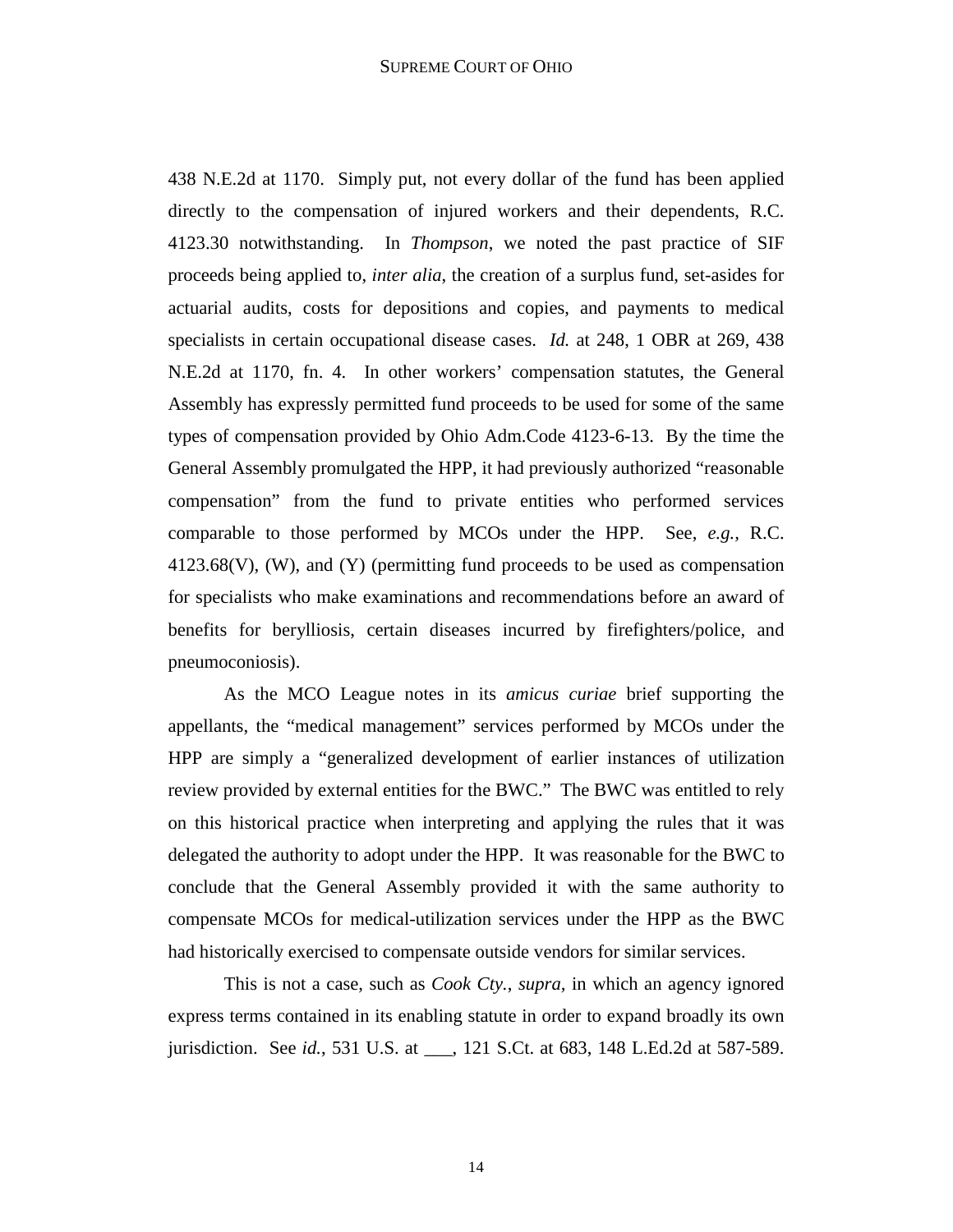In that case, the Corps's interpretation of its Migratory Bird Rule rendered specific language in the Clean Water Act with "no effect whatever." *Id.* Here, on the other hand, as in *Swallow*, 36 Ohio St.3d 55, 521 N.E.2d 778, and *Chevron*, 467 U.S. 837, 104 S.Ct. 2778, 81 L.Ed.2d 694, the agency's interpretation of Ohio Adm.Code 4123-6-13 has furthered the intent of the General Assembly in enacting the HPP and does not conflict with R.C. 4123.30. To the extent that the BWC's interpretation may conflict with this court's dicta in *Corrugated Container*, we disapprove of that dicta today.

C. Constitutionality of the BWC's Interpretation

 Having decided that the BWC reasonably interpreted Ohio Adm.Code 4123-6-13 and the workers' compensation statutes to authorize the use of SIF proceeds for the administrative and performance-incentive payments provided under the rule, we now turn to the constitutional question. Despite this court's broadly worded syllabus in *Haylett,* 87 Ohio St.3d 325, 720 N.E.2d 901, that "[t]he managed care organization program enacted in R.C. 4121.44 and 4121.441 does not violate Section 35, Article II of the Ohio Constitution," the court of appeals in this case decided that the bureau's chosen method of compensating MCOs for their services under the very same program violated the very same constitutional provision. Assuming, *arguendo*, that our holding in *Haylett* was not broad enough to encompass the specific constitutional claim asserted here, we now clarify that the use of SIF proceeds for these purposes does not violate Section 35, Article II of the Ohio Constitution and reverse the court of appeals' judgment to the contrary.

Section 35, Article II of the Ohio Constitution provides:

 "For the purpose of providing compensation to workmen and their dependents, for death, injuries or occupational disease, occasioned in the course of such workmen's employment, laws may be passed establishing a state fund to be created by compulsory contribution thereto by employers, and administered by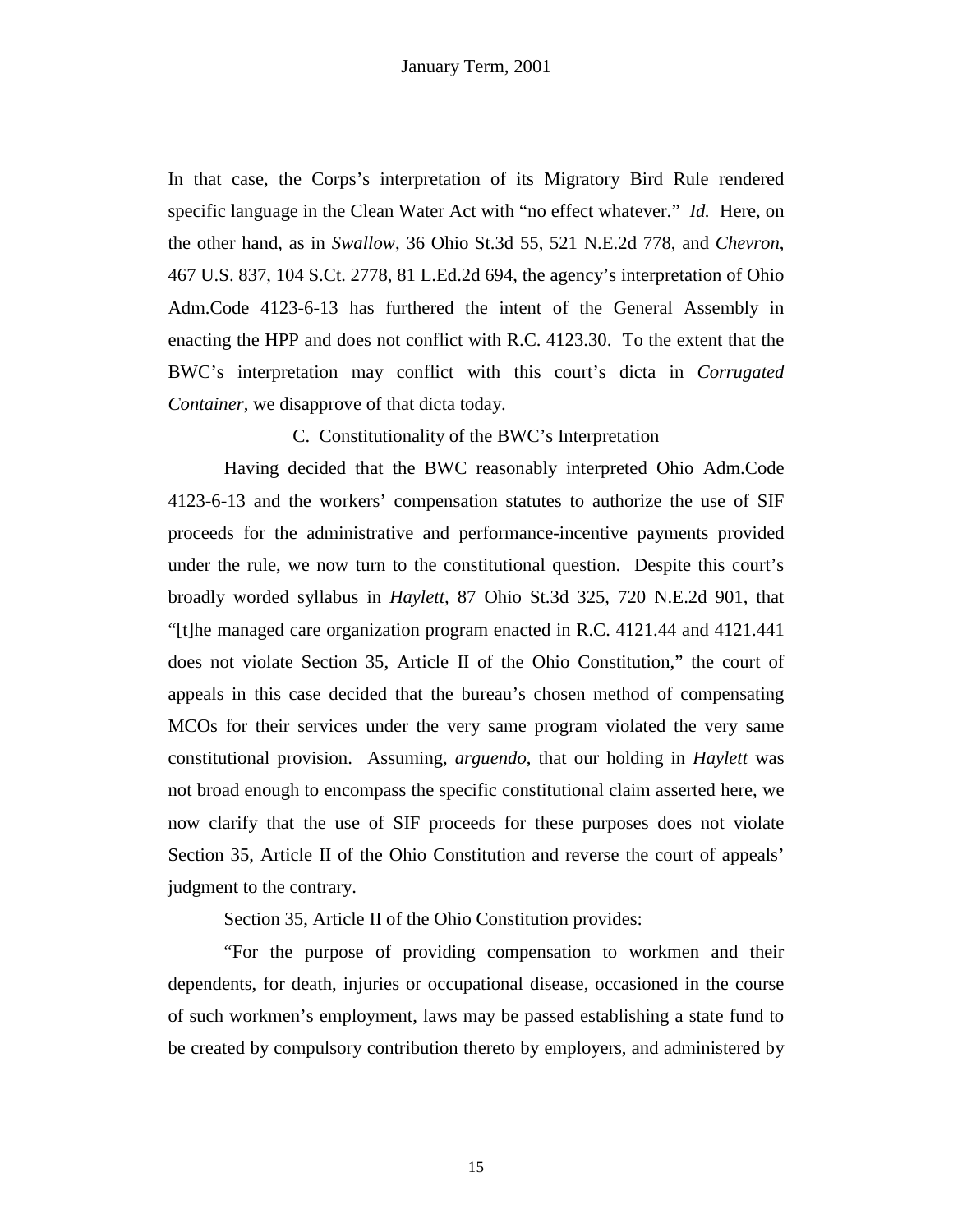the state, determining the terms and conditions upon which payment shall be made therefrom."

 We have previously described this constitutional provision as "a broad grant of power to establish and to administer the fund *without limitation*." (Emphasis added.) *State ex rel. Michaels v. Morse* (1956), 165 Ohio St. 599, 603, 60 O.O. 531, 533, 138 N.E.2d 660, 663. Here, though, the court of appeals took a more limited approach to the constitutional provision and determined that "[a]s the Supreme Court held in *Corrugated* and reaffirmed in *Thompson*, funds from SIF can only be spent for the purposes enumerated in Section 35, Article II of the Ohio Constitution which, as noted above, *is limited to compensating injured workers and their dependents for injuries and illness arising out of their employment*." (Emphasis added.) We find that the court of appeals read Section 35, Article II too narrowly and misconstrued the relationship between our decisions in *Corrugated Container* and *Thompson*.

 In *Corrugated Container*, the precise issue before the court was "whether the state can take money which has been set aside for the payment of awards to injured workmen and \* \* \* transfer it to the money comprising the General Revenue Fund of the state." *Id.*, 171 Ohio St. at 290, 13 O.O.2d at 337, 170 N.E.2d at 256. We held that the state could not constitutionally effect this diversion of fund proceeds. *Id.* at 291, 13 O.O.2d at 338, 170 N.E.2d at 256-257. As we later recognized in *Thompson*, transferring SIF proceeds to the state's general revenue fund creates a risk that the proceeds will be applied to purposes wholly unrelated to the workers' compensation system. See *id.*, 1 Ohio St.3d at 246-247, 1 OBR at 267, 438 N.E.2d at 1169-1170. Moreover, in *Corrugated Container*, this court struck down an Industrial Commission resolution requiring the SIF to reimburse the general revenue fund for *all* amounts appropriated for the commission's administrative costs, when that resolution conflicted with express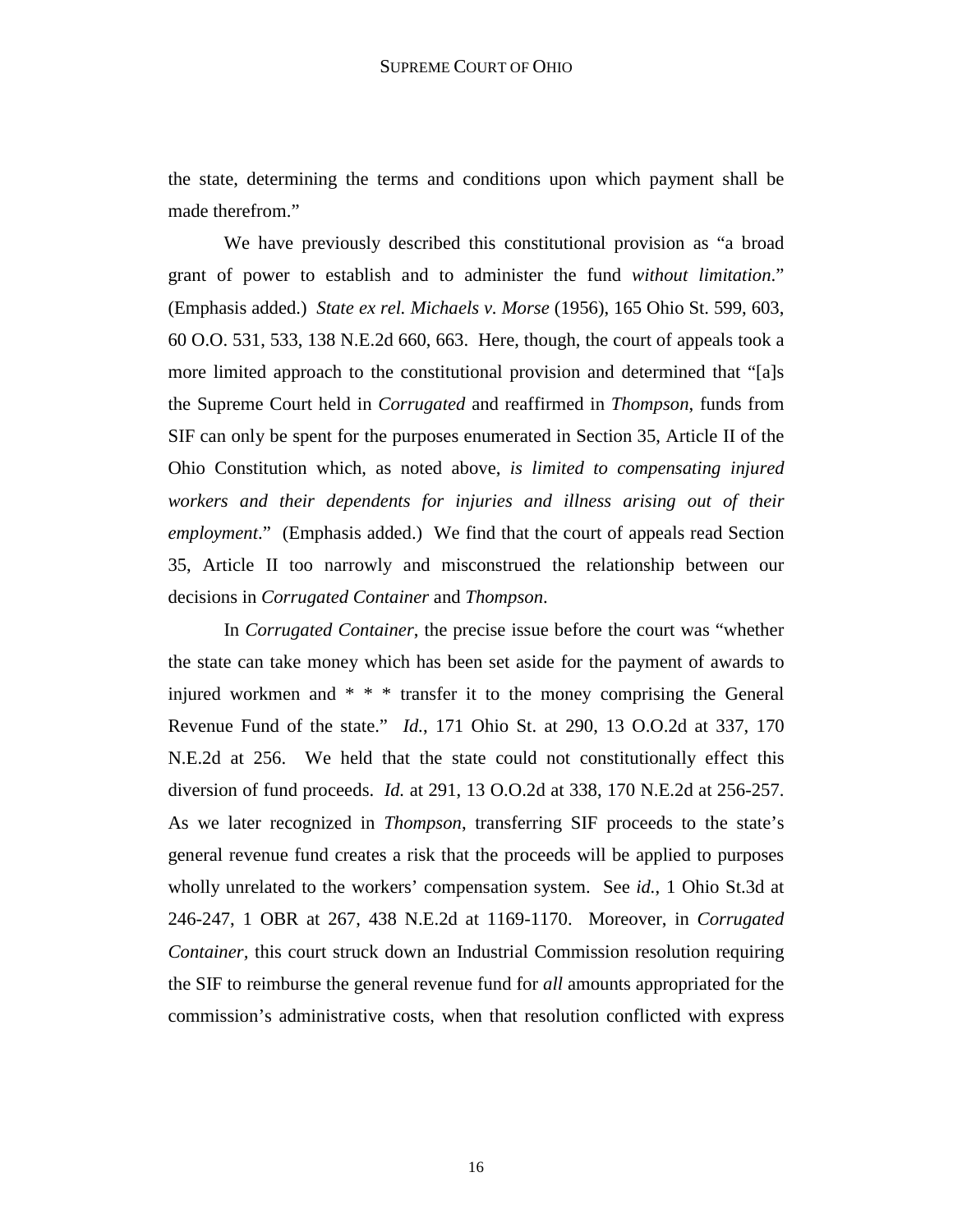provisions of the Revised Code requiring the SIF to reimburse only *two-thirds* of those costs. *Id.,* 171 Ohio St. 289, 13 O.O.2d 337, 170 N.E.2d 255.

 In *Thompson*, however, this court distinguished *Corrugated Container*, rejected the court of appeals' "cramped" reading of Section 35, Article II, and held that the transfer of SIF investment income to the Disabled Workers' Relief Fund ("DWRF") did *not* violate the constitutional provision. *Id.,* 1 Ohio St.3d at 246-248, 1 OBR at 267, 438 N.E.2d at 1169-1170. Writing for the majority, Justice A.W. Sweeney noted that "[t]he General Assembly is afforded substantial discretion to implement a comprehensive workers' compensation program and it is not the function of the judiciary to question the wisdom of the General Assembly's exercise of its permissive powers. \* \* \* [T]o hold otherwise and declare the DWRF program as presently funded and administered unconstitutional makes a cruel mockery of the laudable purpose that the constitutional provision was designed to serve." *Id*. at 249, 1 OBR at 269, 438 N.E.2d at 1170.

 The same logic and the *Thompson* court's careful distinction of *Corrugated Container* inform our decision here. In *Thompson*, this court noted that "the transfer of SIF investment funds to the DWRF is qualitatively different from the diversion of SIF funds proscribed in *Corrugated Container*. The DWRF is an *integral component* of Ohio's comprehensive workers' compensation program and, therefore, the use of SIF investment income to fund the DWRF does not contravene the principle enunciated in *Corrugated Container*." (Emphasis added.) *Id.* at 247, 1 OBR at 267, 438 N.E.2d at 1169. In *Thompson*, this court expressly approved the use of SIF proceeds to fund an integral component of the workers' compensation scheme. With its interpretation of Ohio Adm.Code 4123- 6-13, the BWC simply seeks to apply SIF proceeds to fund what this court has already described as an "integral part" of the HPP—the medical-management services performed by the MCOs. *Haylett*, 87 Ohio St.3d at 326, 720 N.E.2d at 903. As the trial court noted in this case, "it is uncontroverted that the SIF funds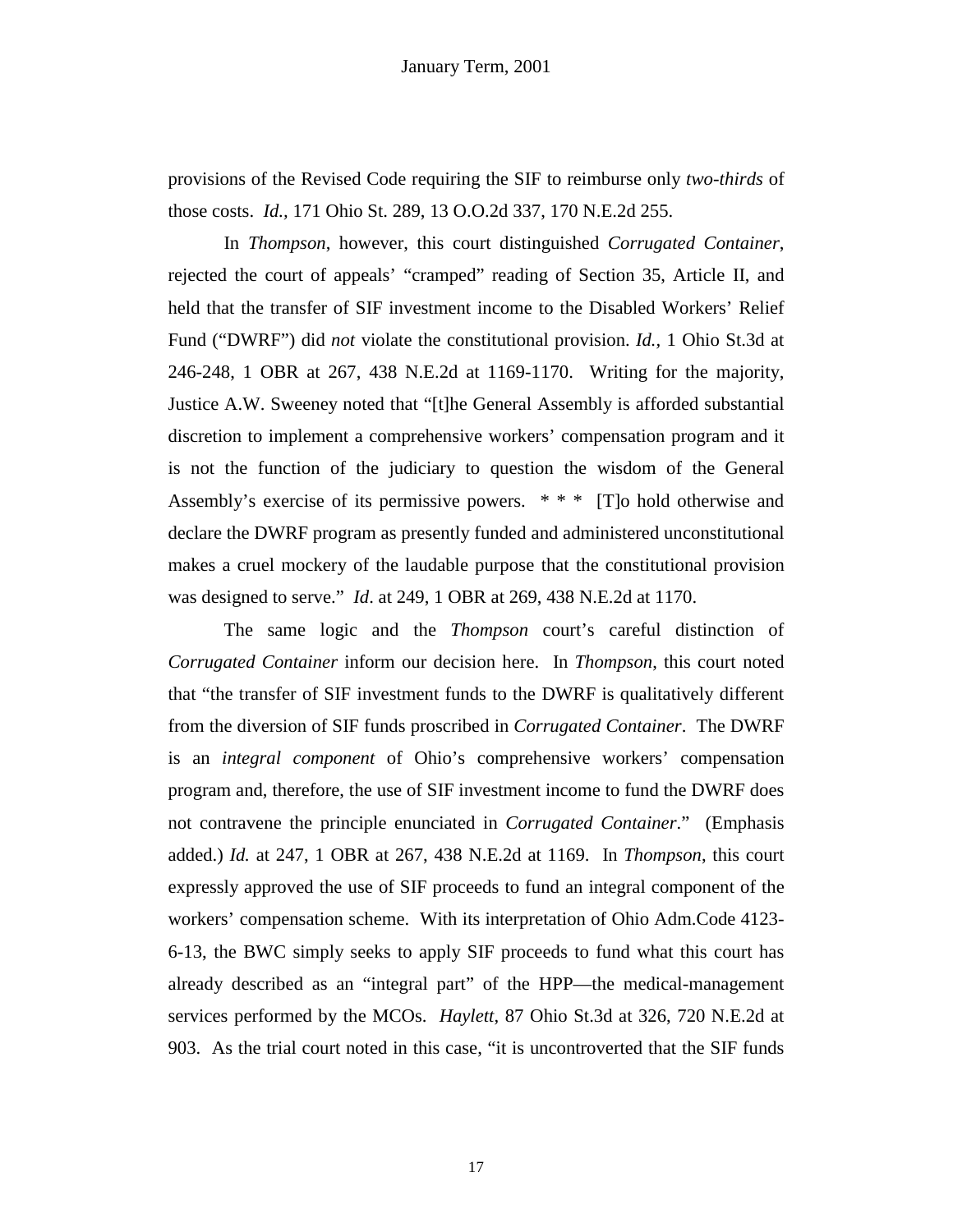at issue are being used in the HPP for purposes which relate to or are incidental to workers' compensation."

 For the foregoing reasons, we conclude that the court of appeals erroneously relied on *Corrugated Container* to reverse the trial court's grant of summary judgment in favor of the appellants. We hold that the use of premium contributions from the State Insurance Fund for the payment of administrative and performance-incentive fees under Ohio Adm.Code 4123-6-13 to managed care organizations certified by the Bureau of Workers' Compensation under the Health Partnership Program does not violate Section 35, Article II of the Ohio Constitution. We thus reverse the court of appeals' decision and reinstate the decision of the trial court.

*Judgment reversed.* 

MOYER, C.J., PFEIFER and LUNDBERG STRATTON, JJ., concur. DOUGLAS, RESNICK and F.E. SWEENEY, JJ., dissent.

\_\_\_\_\_\_\_\_\_\_\_\_\_\_\_\_\_\_

**ALICE ROBIE RESNICK, J., dissenting.** The majority finds the historical and dedicated purpose of the State Insurance Fund ("SIF") too "narrow" and "cramped" for its liking. Consequently, the majority approves the diversion of \$140 million per year for administrative fees and performance bonuses to organizational claims managers from a trust fund that was established for injured workers. The SIF is the tangible representation of the essential compensation bargain that forms the workers' compensation system. It is constitutionally conceived, statutorily established, and judicially recognized as a trust fund for the benefit of injured Ohio workers and their dependents. Its quintessential purpose is to accumulate and reserve a sufficiently large sum of money to pay compensation and benefits to employees who suffer injury and disease, and to the dependents of employees who suffer death, in the course of their employment. After today, however, the premium contributions that compose the SIF can be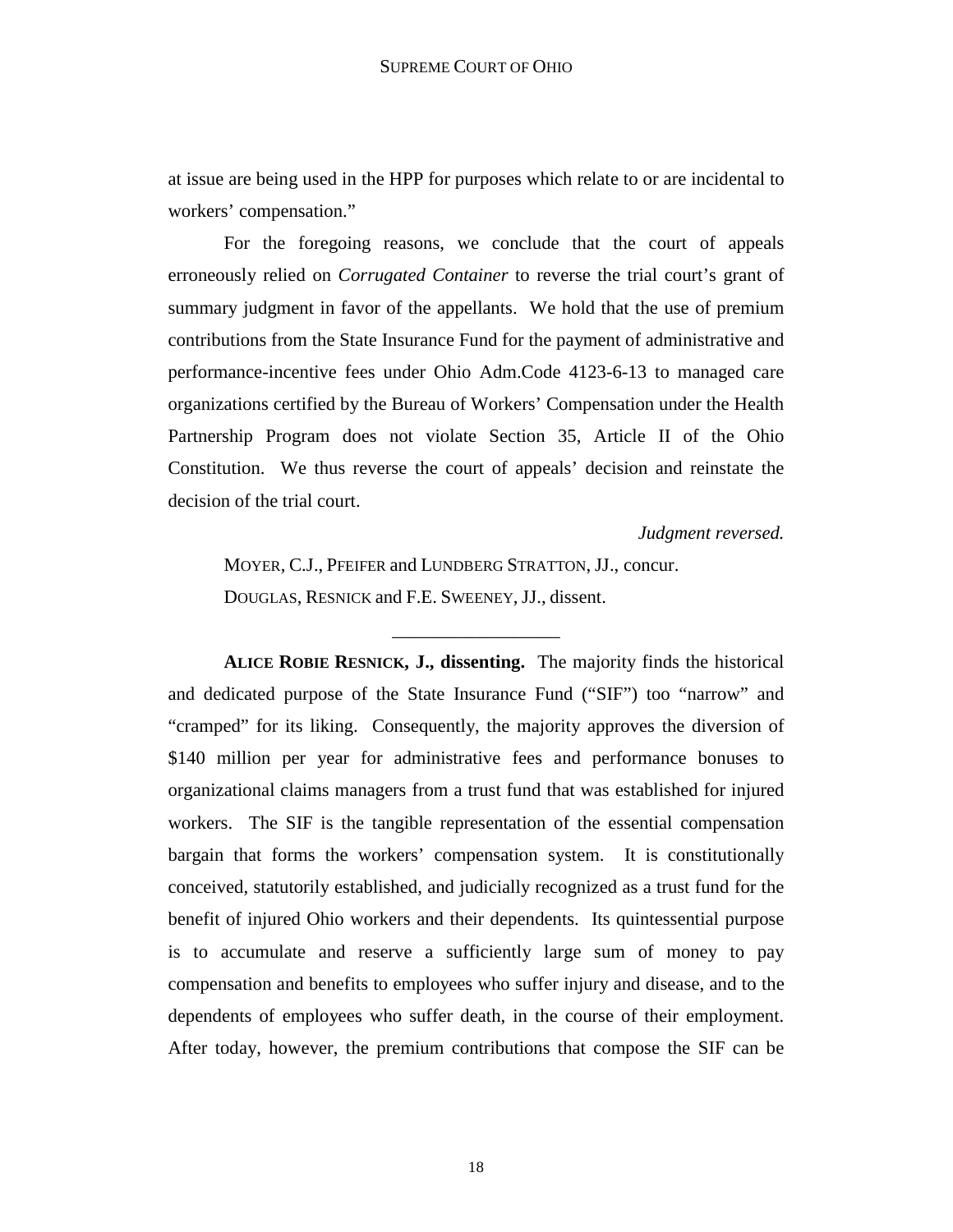used generally for all "purposes which relate to or are incidental to workers' compensation," or "to fund an integral component of the workers' compensation scheme," and specifically "for the payment of administrative and performance incentive fees \* \* \* to managed care organizations." Semantics aside, the majority has just changed the nature of the SIF in order to permit the Bureau of Workers' Compensation ("bureau") to tap its resources to pay administrative costs. I must dissent.

Section 35, Article II of the Ohio Constitution provides:

 "*For the purpose of providing compensation to workmen and their dependents, for death, injuries or occupational disease, occasioned in the course of such workmen's employment,* laws may be passed establishing a state fund to be created by compulsory contribution thereto by employers, and administered by the state, determining the terms and conditions upon which payment shall be made therefrom. \*\*\* Laws may be passed establishing a board which may be empowered to classify all occupations, according to their degree of hazard, to fix rates of contribution to such fund according to such classification, and to collect, administer and distribute such fund, and to determine all rights *of claimants thereto.*" (Emphasis added.) See, also, R.C. 4123.29(A)(2), 4123.30, and 4123.46.

 The SIF and the net premiums contributed thereto constitute a trust fund to be used solely for the payment of compensation and benefits to injured workers and their dependents. See *State ex rel. Williams v. Indus. Comm.* (1927), 116 Ohio St. 45, 55, 156 N.E. 101, 104. See, also, R.C. 4123.29(A)(2), 4123.30, and 4123.46. "The Legislature throughout the legislation on this subject has studiously recognized this [constitutional] limitation, and it will be found in all the sections pertaining to the distribution of the fund that distribution is in fact limited to 'injured employe[e]s or to the dependents of such employe[e]s as may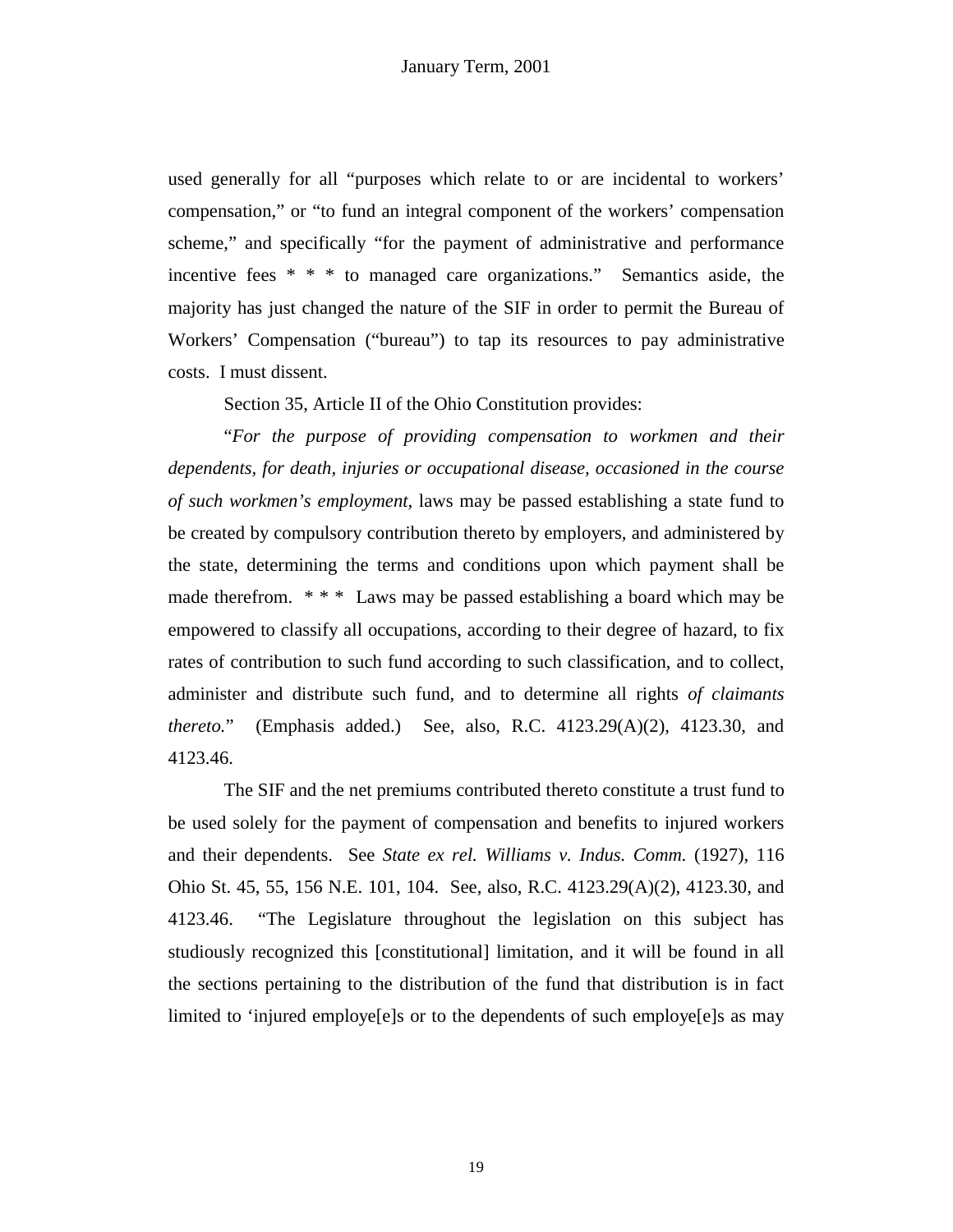be killed.' " *State ex rel. Crawford v. Indus. Comm.* (1924), 110 Ohio St. 271, 277, 143 N.E. 574, 576, quoting several former sections of the General Code.

 In *Corrugated Container Co. v. Dickerson* (1960), 171 Ohio St. 289, 291, 13 O.O.2d 337, 338, 170 N.E.2d 255, 257, we specifically held that "[n]o part of the State Insurance Fund, a trust fund for the benefit of employers and employees, may be used for administrative purposes except as provided in Section 4123.342, Revised Code." R.C. 4123.342(A) provides that administrative costs are defrayed by a separate administrative assessment against amenable employers within certain designated classes, and R.C. 4123.341 defines "administrative costs" as "those costs and expenses that are incident to the discharge of the duties and performance of the activities of the industrial commission, the oversight commission, and the bureau under Chapters 4121. and 4123. of the Revised Code."

 It cannot be any clearer that the SIF, in its essential form and character, is a trust fund created by premium contributions that are set aside for and disbursed to employees who suffer loss on account of injury, disease, or death occasioned in the course of employment, and that it is not to be used for administrative purposes.

 Nevertheless, the majority views this basic principle as a "narrow" or "cramped" interpretation of the fund's permissible uses, and argues:

 "First, though Ohio Adm.Code 4123-6-13(B) provides for payment of an 'administrative fee,' this fee is expressly intended to compensate the MCOs for the '*medical management* \* \* \* *services*' that they provide. (Emphasis added.) *Id.* The medical-management and cost-containment services performed by MCOs under the HPP [health partnership program] differ from 'the duties and  $* * *$ activities of \* \* \* the bureau' for which an administrative cost and expense assessment is made under R.C. 4123.341. Compare R.C. 4121.44 and 4121.441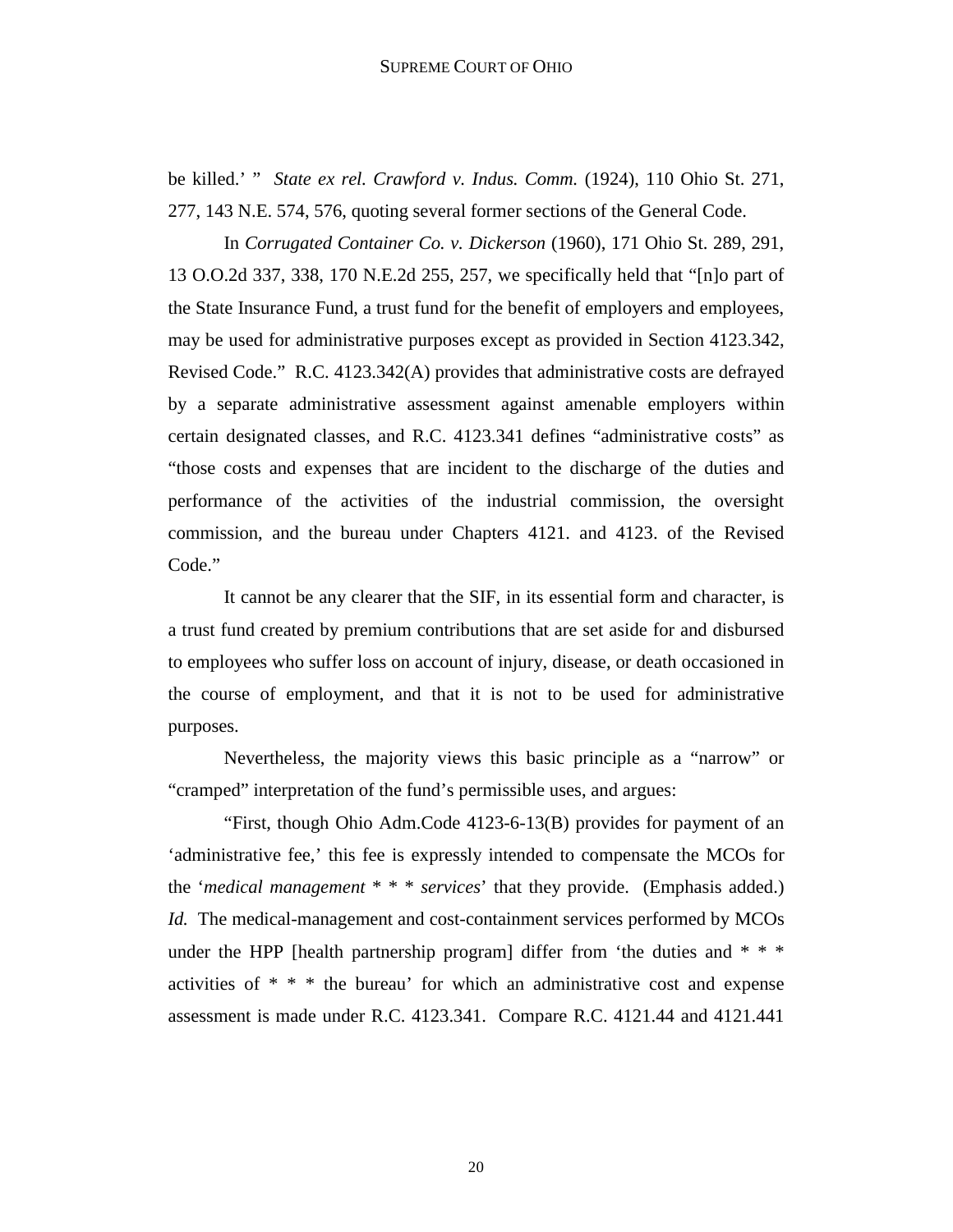(outlining duties of MCOs under the HPP) with R.C. 4121.121 (outlining duties of the bureau and administrator)." (Ellipses *sic*.)

 Nothing could be further from the truth. In the first place, Ohio Adm.Code 4123-6-13(B) actually provides that "[t]he bureau shall pay an MCO an administrative fee for its medical management *and administrative services*." (Emphasis added.)

 Second, the administrative duties and activities of the bureau most certainly include medical-management and cost-containment services as set forth in R.C. 4121.121(B)(16) and (17). Indeed, Ohio Adm.Code 4123-6-44 amplifies R.C. 4121.121, 4121.44, and 4121.441 by providing that fees and methods of payment for practitioner services will be established in conjunction with "*the bureau's medical management and cost containment division*." (Emphasis added.)

 Third, the medical-management services provided by MCOs are just that, *management* services. They are not medical services. Medical services are provided by health care providers. A health care provider is "[a] physician or practitioner \* \* \* or other legal entity licensed \* \* \* and approved by the bureau, to provide particular medical services or supplies, including, but not limited to: a hospital, qualified rehabilitation provider, pharmacist, or durable medical equipment supplier." Ohio Adm.Code 4123-6-01(G). "*[A] managed care organization is not a health care provider.*" (Emphasis added.) Ohio Adm.Code 4123-6-01(C).

 Fourth, the HPP, by definition and design, is "*[t]he bureau of workers' compensation's comprehensive managed care program*." (Emphasis added.) Ohio Adm.Code 4123-6-01(A). Moreover, R.C. 4121.44(B)(3) provides that the bureau "*[m]ay integrate the certified vendors with bureau staff and existing bureau services for purposes of operation and training to allow the bureau to*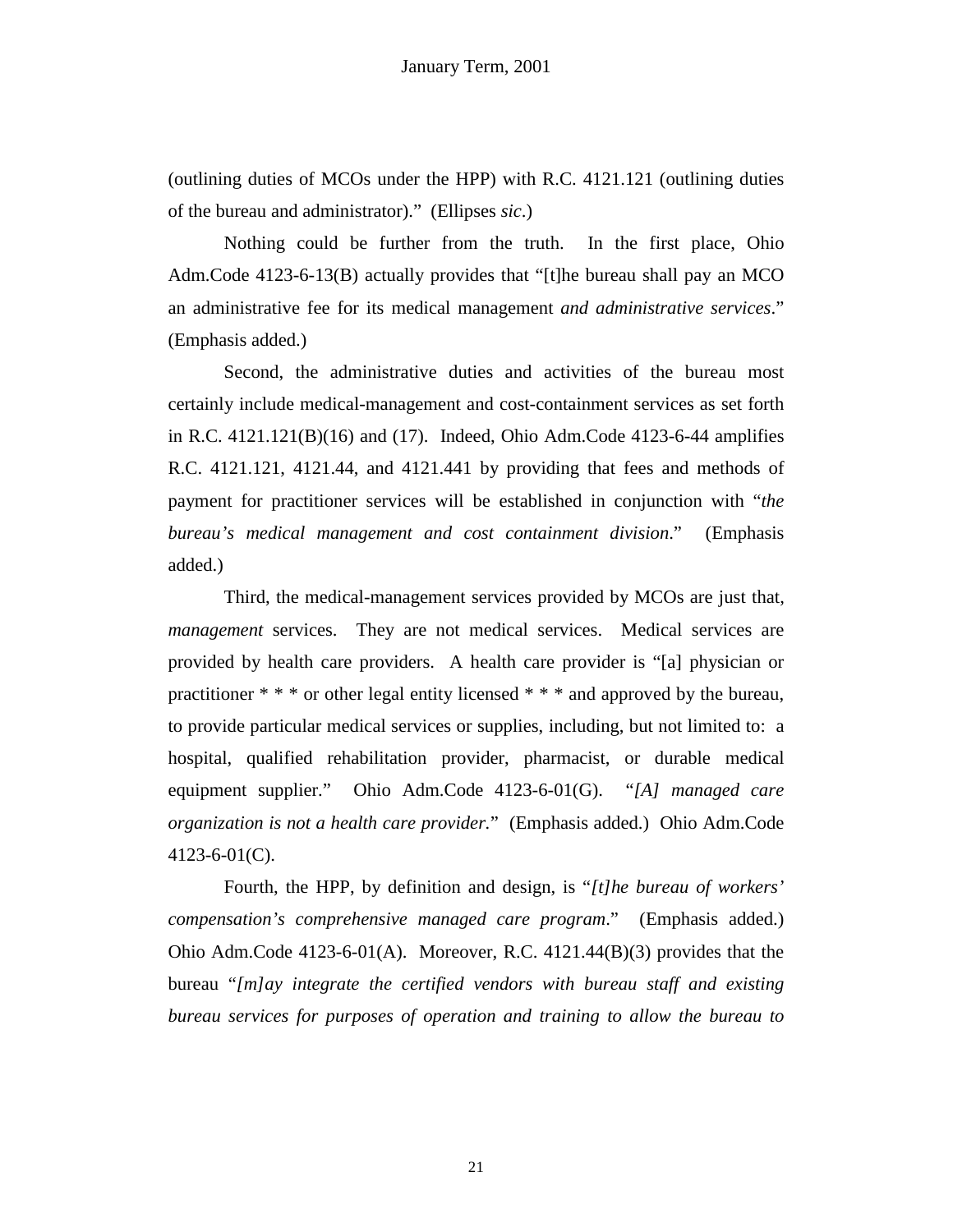*assume operation of the health partnership program at the conclusion of the certification periods*." (Emphasis added.) See, also, R.C. 4121.44(G).

 It is eminently clear that the majority's attempt to distinguish the services of MCOs from the duties and activities of the bureau creates a false dichotomy. Whether administered internally by the bureau or externally through contracts with private vendors, the HPP is essentially an administrative mechanism for medical management and cost containment. The services performed thereunder by MCOs are precisely the duties and activities of the bureau for which a separate administrative cost assessment is required under R.C. 4123.341.

 The majority's second argument is that R.C. 4123.30 expressly authorizes, or at least does not prohibit, the use of SIF contributions to pay the administrative fees of MCOs. According to the majority, the development of treatment guidelines and individual treatment plans by MCOs constitutes "medical \* \* \* recommendations and determinations" for which R.C. 4123.30 permits payment from the SIF.

 To put it mildly, this argument stretches the meaning of "medical \* \* \* recommendations and determinations" under R.C. 4123.30 considerably beyond its contextual parameters. The authorized SIF expenditures enumerated in R.C. 4123.30 are bounded by language establishing the SIF as a trust fund for the payment of compensation and benefits to employees and their dependents who suffer loss on account of a compensable injury, disease, or death. The payment of a basic administrative and performance incentive fee equal to five percent of all SIF premiums contributed by each covered employer is neither "compensation" nor "benefit," and has nothing to do with a statute that provides for lossreplacement expenditures to injured workers. The development of treatment guidelines and plans by MCOs may be administratively necessary to facilitate the process of medical management and cost containment, but it is not medically necessary for the diagnosis or treatment of injury or disease, and certainly does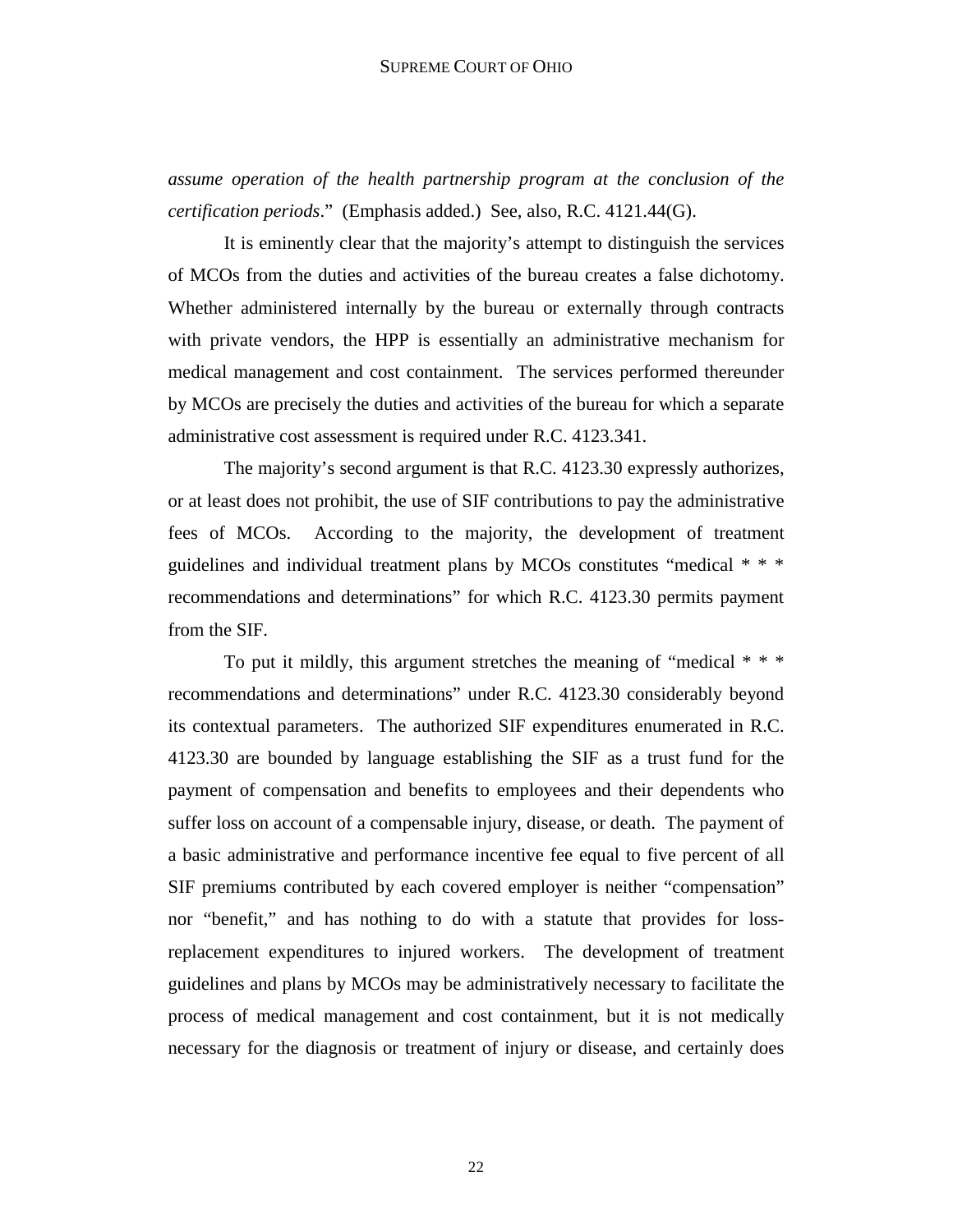not constitute a compensable loss to employees. Ohio Adm.Code 4123-6-043(B) provides that "[t]he MCO, in conjunction with the employer, employee, attending physician, and the bureau claims personnel assigned to the claim, shall seek a course of medical or rehabilitative treatment that promotes a safe return to work." If we follow the majority's reasoning, then the employer, employee, and the bureau's claims personnel could all be paid an administrative fee from the SIF for their "recommendations and determinations" in developing treatment plans for injured workers. These guidelines and plans are administrative, not medical, recommendations and determinations. The administrative fee paid to MCOs under Ohio Adm.Code 4123-6-13(B) is still an administrative fee, and it can no more be wedged into the meaning of "medical \* \* \* recommendations and determinations" under R.C. 4123.30 then it can be forced out of the definition of "administrative costs" under R.C. 4123.341.

 In its third argument, the majority relies on *Thompson v. Indus. Comm.* (1982), 1 Ohio St.3d 244, 248, 1 OBR 265, 268-269, 438 N.E.2d 1167, 1170, for the proposition that not every dollar of the SIF must be used as a direct disability compensation payment to claimants. The majority points out that certain provisions in R.C. Chapter 4123 expressly authorize SIF expenditures for "the creation of a surplus fund, set-asides for actuarial audits, costs for depositions and copies, and payments to medical specialists in certain occupational disease cases." According to the majority, the medical-management services performed by MCOs under the HPP are simply a generalized development of earlier instances of utilization review by outside entities and are particularly comparable to those services provided by independent medical specialists under R.C. 4123.68(V), (W), and (Y). Thus, the majority concludes, "[i]t was reasonable for the BWC to conclude that the General Assembly provided it with the same authority to compensate MCOs for medical-utilization services under the HPP as the BWC had historically exercised to compensate outside vendors for similar services."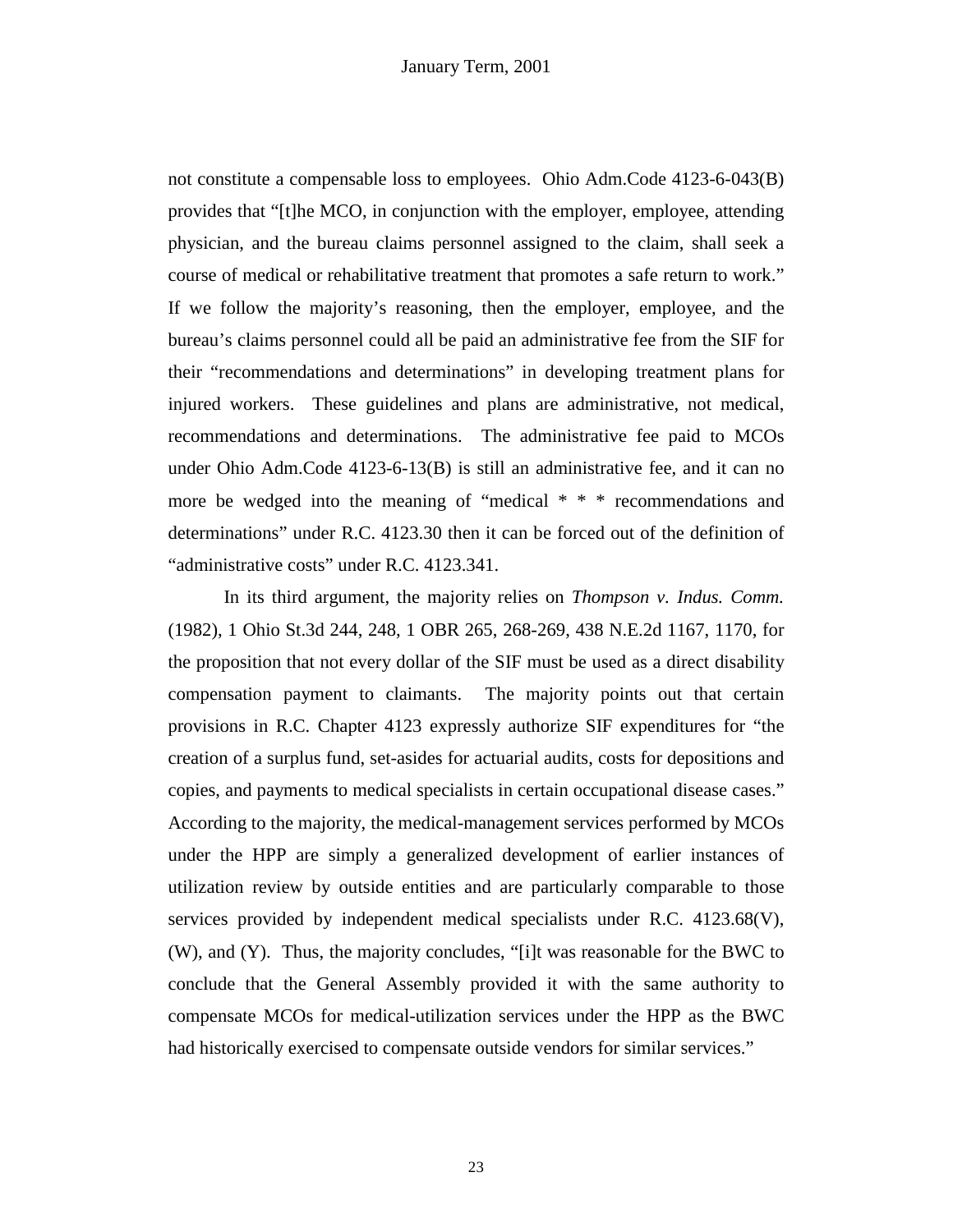It is true, of course, that SIF disbursements do not always take the form of direct compensation payments to injured workers. But this does not mean that the SIF may be used to fund the administrative machinery of the workers' compensation system. Constitutional limitations aside, the fact that certain provisions in R.C. Chapter 4123 expressly authorize SIF disbursements for specific items of cost associated with the bringing of a claim or the upkeep of the fund does not endow the bureau with such broad authority that it can use SIF assets to finance an entire administrative program created under R.C. Chapter 4121.

 In creating the HPP, the General Assembly conferred no authority to compensate MCOs out of the SIF. Contrary to the majority's assertions, this lack of authority does not translate into a "legislative gap" to be filled by the bureau. "Except for amounts earmarked for safety and hygiene, actuarial audits, specified costs and fees, and reinsurance premiums, the State Insurance Fund is a trust fund maintained for the benefit of employees and employers as a source of payment of compensation and benefits; it has no other purpose." Fulton, Ohio Workers' Compensation Law (2 Ed.1998) 378, Section 14.1. Moreover, when the General Assembly established the HPP as part of Am.Sub.H.B. No. 107, it also amended R.C. 4123.30 by removing an obsolete trust-fund exception for amounts set aside "for fees and costs authorized by section 4123.51 of the Revised Code," which had been repealed effective October 5, 1955. 145 Ohio Laws, Part II, 3115; 126 Ohio Laws 1015. Yet the General Assembly did not, in amended R.C. 4123.30 or elsewhere, purport to provide any authority for using SIF assets to defray the operating costs of the HPP. Thus, the court of appeals correctly found that "[l]acking any clear legislative authorization, [the bureau was] without the authority to authorize these payments from [the] SIF."

 In any event, the "utilization review" services performed by MCOs, like their other "medical management" services, are administrative in nature. R.C.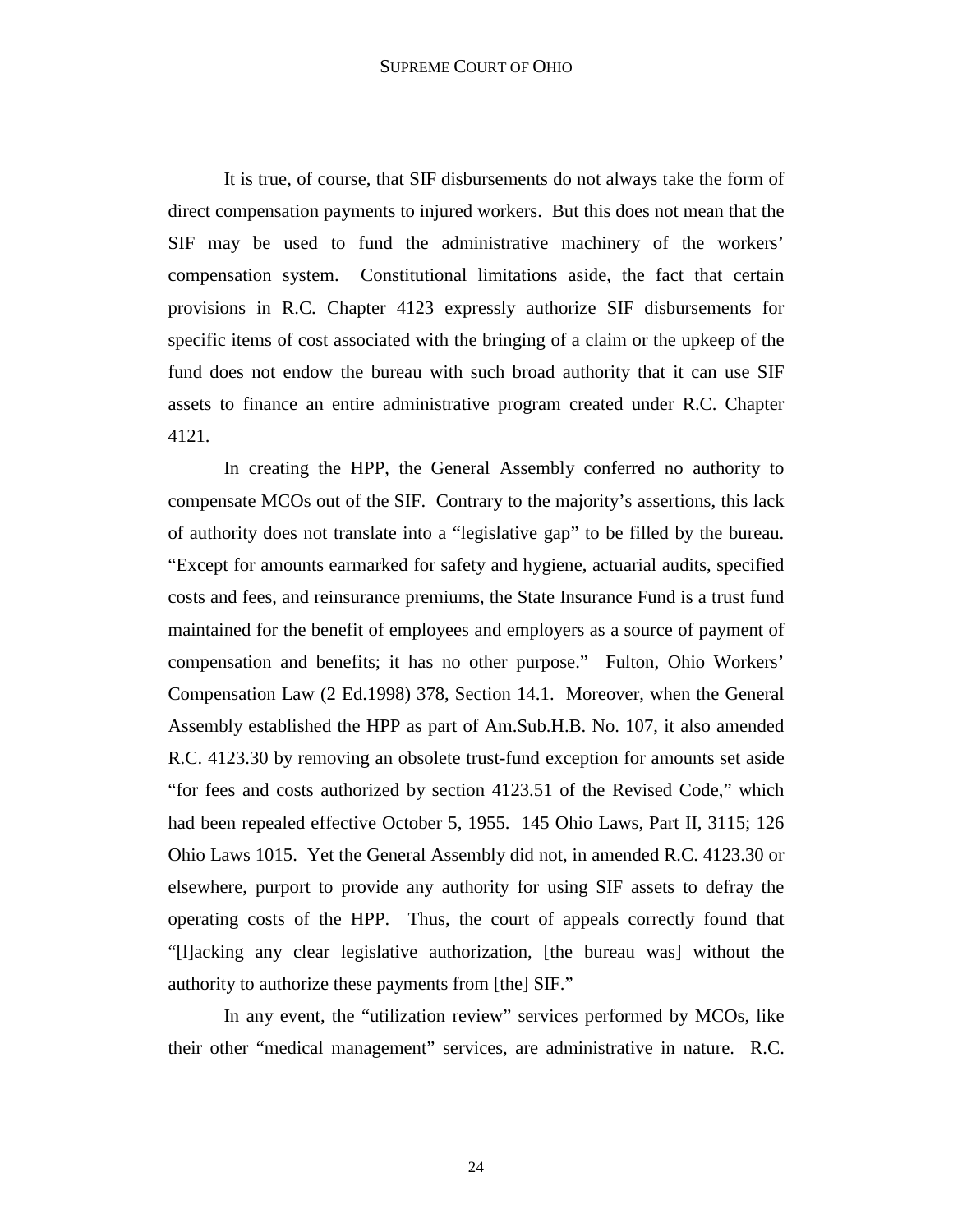4121.441(A)(5) requires the administrator to adopt rules for the HPP that include "[a]dequate methods of  $* * *$  utilization review  $* * *$  to prevent, and provide sanctions for, inappropriate, excessive or not medically necessary treatment." Ohio Adm.Code 4123-6-01(U) defines "utilization review" as "[t]he assessment of an employee's medical care by the MCO. This assessment typically considers medical necessity, the appropriateness of the place of care, level of care, and the duration, frequency or quality of services provided in relation to the allowed condition being treated." This is precisely the kind of review that the Workers' Compensation Act historically required the commission and bureau to perform as part of their administrative duties. See *State ex rel. Nutt v. Cincinnati* (1994), 70 Ohio St.3d 594, 639 N.E.2d 1196; *State ex rel. Breno v. Indus. Comm.* (1973), 34 Ohio St.2d 227, 63 O.O.2d 378, 298 N.E.2d 150; *State ex rel. Campbell v. Indus. Comm.* (1971), 28 Ohio St.2d 154, 57 O.O.2d 397, 277 N.E.2d 219.

 In particular, the utilization review services performed by MCOs are not comparable to the medical examinations and recommendations rendered by qualified medical specialists under R.C. 4123.68(V), (W), and (Y). MCOs conduct no x-ray, autopsy or other clinical examinations or tests, make no diagnostic or clinical findings, and perform no physical examinations of claimants. Instead, like the bureau, MCOs are authorized to obtain independent medical examinations to help resolve medical-management and treatment disputes. See Ohio Adm.Code 4123-6-043(G). Their utilization review has no actual medical component, and the fee paid by the bureau for these services constitutes an administrative cost for which a separate administrative assessment is required under R.C. 4123.341.

 Moreover, there is no statutory exception that authorizes the use of SIF proceeds for purposes of "medical utilization services," and the isolated provisions in R.C. Chapter 4123 upon which the majority relies do not cohere to allow for one to be judicially created. The costs of physician depositions (R.C.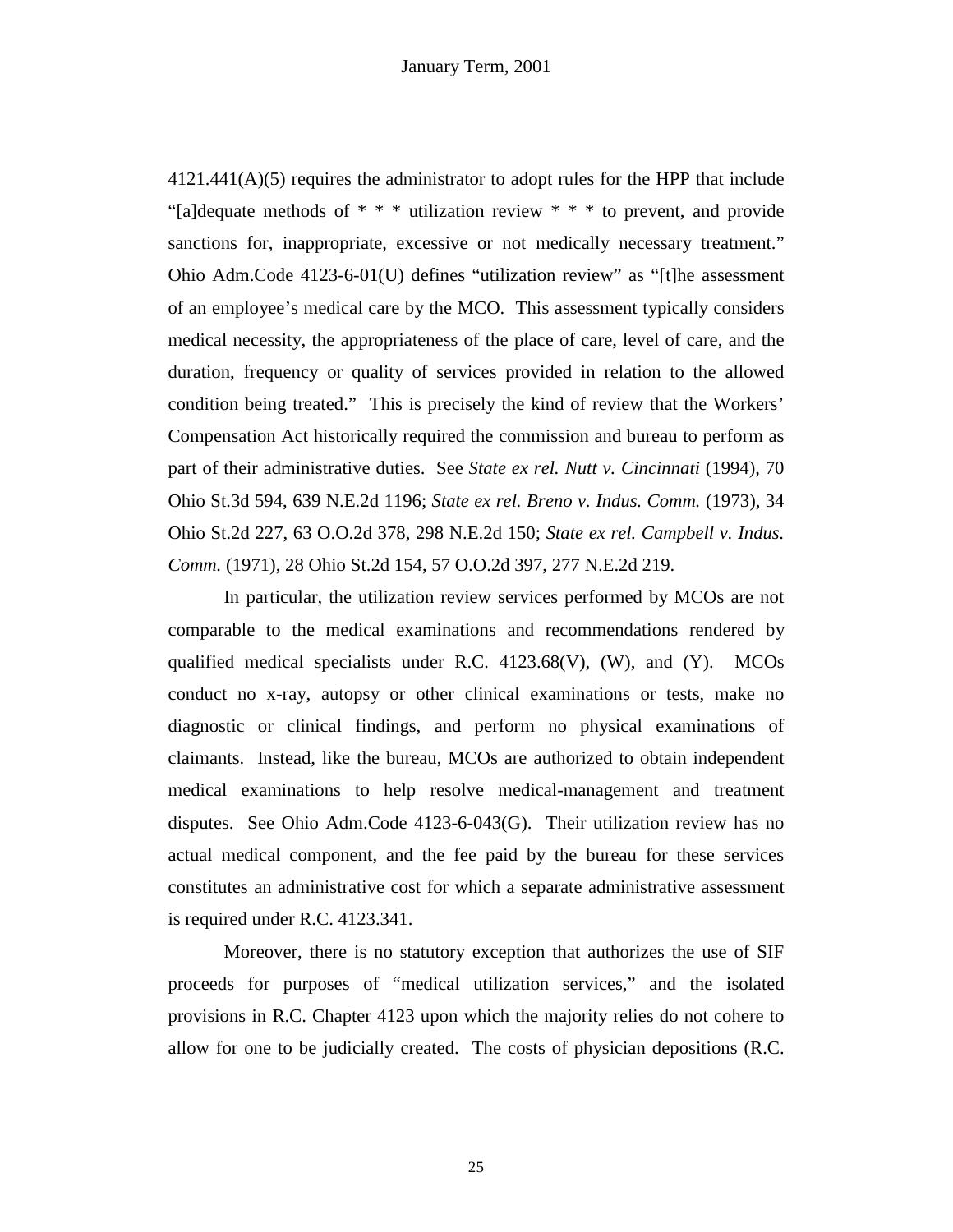4123.512[D]) and independent medical examinations (R.C. 4123.68[V], [W], and [Y]) are part of the expenses of a claim, while actuarial audits (R.C. 4123.30 and  $4123.47[A]$ ) and the creation of a Surplus Fund (R.C.  $4123.34[B]$ ), which is actually part of the SIF, *State ex rel. First Natl. Supermarkets, Inc. v. Indus. Comm.* (1994), 70 Ohio St.3d 582, 584, 639 N.E.2d 1185, 1188, are directly necessary to guarantee the solvency and fiscal integrity of the SIF. These provisions, which are quite specific in scope and purpose, simply do not conjoin to allow \$140 million a year to be taken from the SIF to pay for the administrative apparatus of medical management and cost containment.

 Finally, the majority finds that "the use of SIF proceeds for these purposes does not violate Section 35, Article II of the Ohio Constitution." The majority's supporting rationale for this finding has three components. First, the majority suggests that the constitutional question presented in this case can be disposed of under the authority of our syllabus in *State ex rel. Haylett v. Ohio Bur. of Workers' Comp.* (1999), 87 Ohio St.3d 325, 720 N.E.2d 901, where we held that "[t]he managed care organization program enacted in R.C. 4121.44 and 4121.441 does not violate Section 35, Article II of the Ohio Constitution." Although the issue of using SIF assets to fund the MCO program was never raised, discussed, decided, or even mentioned in *Haylett*, the majority insinuates that our holding in *Haylett* was "broad enough to encompass the specific constitutional claim asserted here."

 Aside from the obvious fact that the only Section 35, Article II issues addressed in *Haylett* were whether the MCO program constitutes an attempt to privatize the state's workers' compensation system and whether it causes delays and hardships that violate Section 35, the problem with the majority's argument is that the specific constitutional claim asserted in the present case has nothing to do with the constitutionality of the MCO program. Any decision in this case invalidating the bureau's present method of funding the MCO program would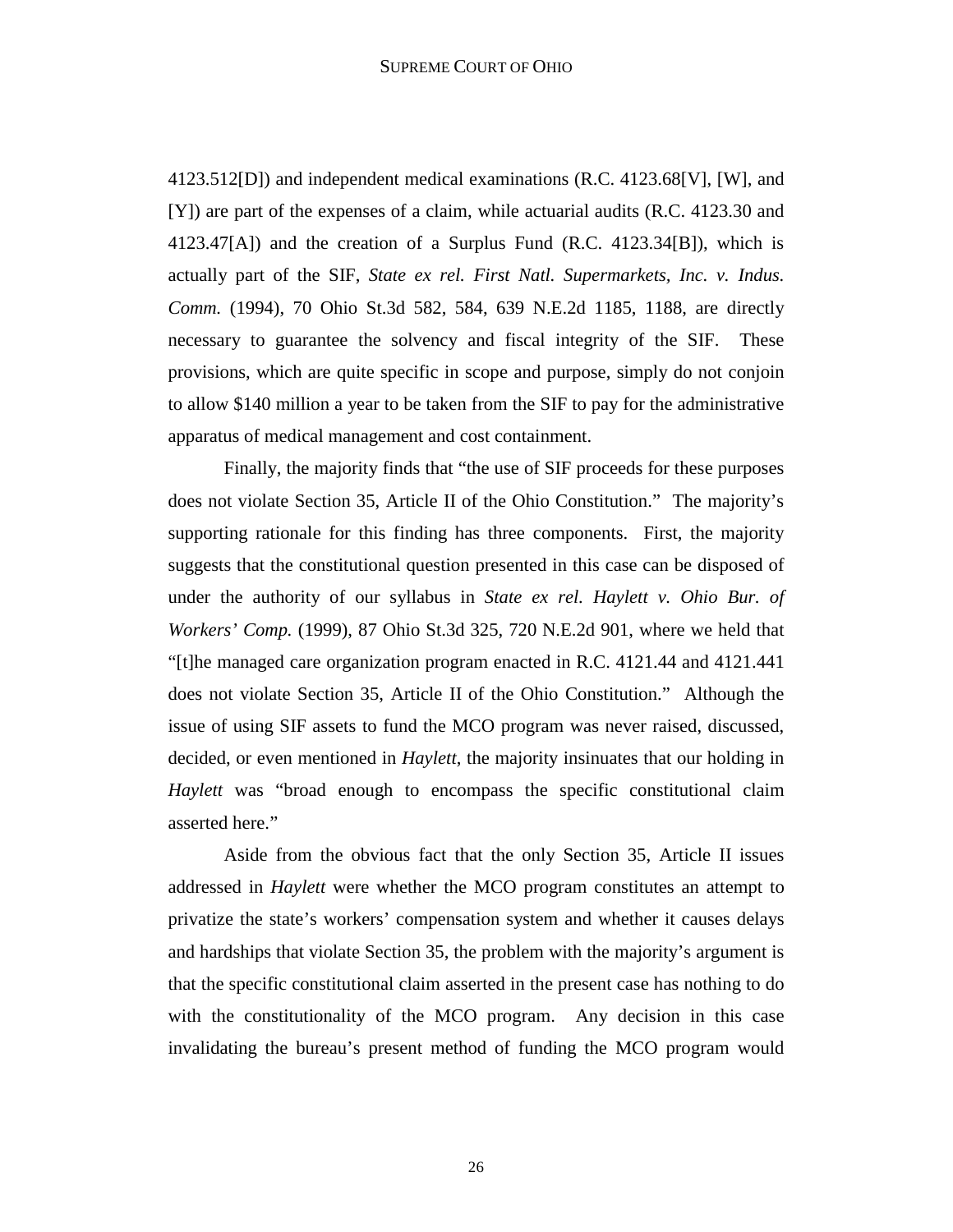have no impact whatsoever on our decision in *Haylett* or the constitutionality of the MCO program. It would simply force the bureau to pay MCOs their administrative fee from an account that is not held in trust for the payment of compensation and benefits to injured workers and their dependents.

 In the second part of its constitutional analysis, the majority interprets *Corrugated Container* as holding only that SIF proceeds cannot be transferred to the general revenue fund because such a transfer "creates a risk that the proceeds will be applied to purposes wholly unrelated to the workers' compensation system." However, our decision in *Corrugated Container* leaves no room for such an interpretation.

*Corrugated Container* involved a challenge to certain provisions in the General Appropriation Act of 1959, which required that the SIF reimburse the General Fund for all amounts appropriated for administrative costs of the commission, and a commission resolution effectuating those provisions. Since former R.C. 4123.341 and 4123.342 had previously authorized the commission to collect only two-thirds of that amount from employers, the remaining one-third would have to come from money collected to pay awards of compensation. Our concern in *Corrugated Container* was that the SIF was being used to pay the administrative costs of the commission, and nothing in the opinion suggests that the court had any concern whatsoever with the funds being used for any purpose unrelated to the workers' compensation system. Our holding is quite clear that *"[n]o part of the State Insurance Fund, a trust fund for the benefit of employers and employees, may be used for administrative purposes except as provided in Section 4123.342, Revised Code*, and the Industrial Commission was without authority to adopt its resolution attempting to transfer money from the State Insurance Fund to the general fund in accordance with the appropriation act." (Emphasis added.) *Id.*, 171 Ohio St. at 291, 13 O.O.2d at 338, 170 N.E.2d at 257.

In its third constitutional argument, the majority reasons: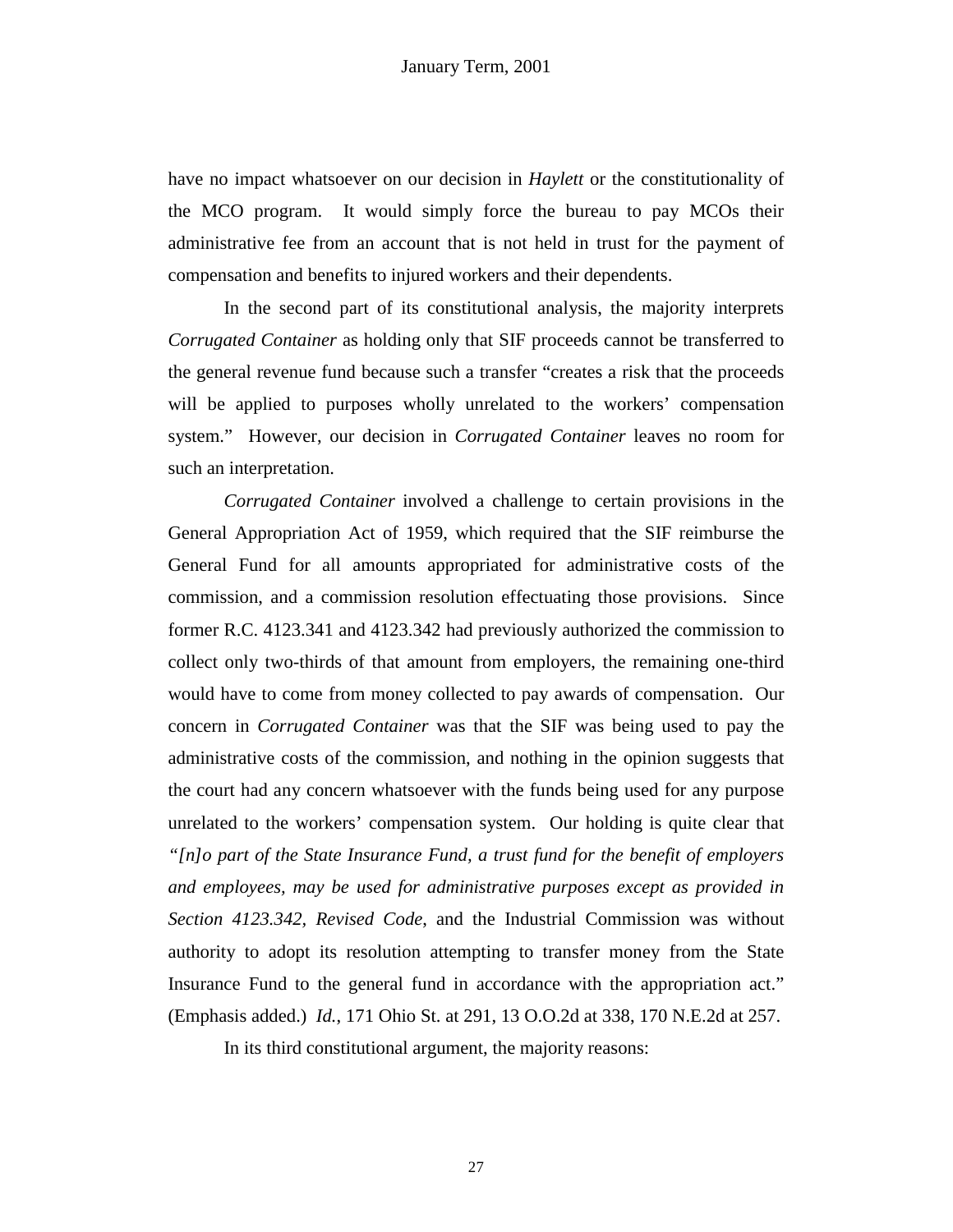## SUPREME COURT OF OHIO

 "In *Thompson*, this court expressly approved the use of SIF proceeds to fund an integral component of the workers' compensation scheme. With its interpretation of Ohio Adm.Code 4123-6-13, the BWC simply seeks to apply SIF proceeds to fund what this court has already described as an 'integral part' of the HPP—the medical-management services performed by the MCOs. *Haylett*, 87 Ohio St.3d at 326, 720 N.E.2d at 903. As the trial court noted in this case, 'it is uncontroverted that the SIF funds at issue are being used in the HPP for purposes which relate to or are incidental to workers' compensation.' "

 In *Thompson*, we held that "[t]he transfer of State Insurance Fund investment income to the Disabled Workers' Relief Fund, pursuant to R.C. 4123.411, violates neither Section 35, Article II, nor Section 28, Article II of the Ohio Constitution." *Id.,* 1 Ohio St.3d 244, 1 OBR 265, 438 N.E.2d 1167, at the syllabus.

 The Disabled Workers' Relief Fund ("DWRF") was created in 1953 as a subsidy to certain recipients of workers' compensation. 125 Ohio Laws 506. "The creation of this subsidy was based upon the recognition that a large number of permanently and totally disabled claimants were receiving low levels of compensation, because benefits payable in a compensation claim are limited to those in effect at the time of injury, and inflation tended to victimize the recipients of such continuing benefits." Fulton, Ohio Workers' Compensation Law, *supra*, at 318, Section 10.6.

 R.C. 4123.412 creates the DWRF "[f]or the relief of persons who are permanently and totally disabled as the result of injury or disease sustained in the course of their employment and who are receiving workers' compensation which is payable to them by virtue of and under the laws of this state in amounts, the total of which, when combined with disability benefits received pursuant to the Social Security Act is less than three hundred forty-two dollars per month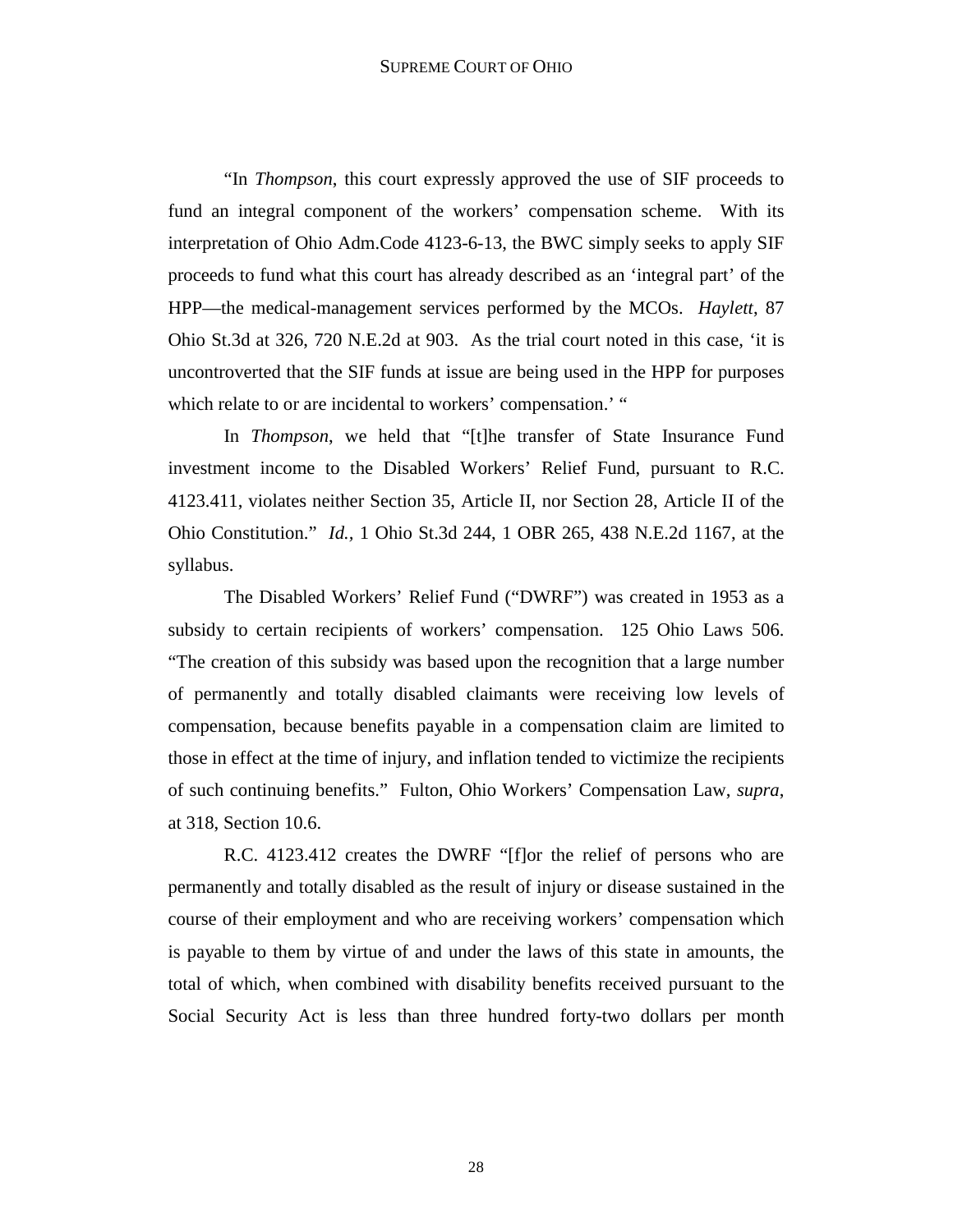adjusted annually." These are also the eligibility requirements for a participant in the DWRF. R.C. 4123.413.

 The DWRF is obviously designed to pay supplemental benefits to a designated group of injured workers. "The recipients of the DWRF subsidy, namely those permanently and totally disabled employees who have previously been awarded workers' compensation, are clearly members of this designated group." *Thompson, supra*, 1 Ohio St.3d at 247, 1 OBR at 268, 438 N.E.2d at 1169. Thus, the DWRF is entirely consistent with the constitutionally enumerated purpose of the SIF to provide compensation to workers who are injured in the course of their employment.

As we explained in *Thompson*:

 "The General Assembly is afforded substantial discretion to implement a comprehensive workers' compensation program and it is not the function of the judiciary to question the wisdom of the General Assembly's exercise of its permissive powers under Section 35, Article II, so long as these powers are used in furtherance of the constitutionally enumerated purpose. The DWRF subsidy received by eligible permanently and totally disabled workers infuses Section 35, Article II with a meaningfulness that is fully consistent with the goals that prompted the people of Ohio to approve Section 35, Article II in the first place. Indeed, to hold otherwise and declare the DWRF program as presently funded and administered unconstitutional makes a cruel mockery of the laudable purpose that the constitutional provision was designed to serve." *Id.*, 1 Ohio St.3d at 249, 1 OBR at 269, 438 N.E.2d at 1171.

 Accordingly, we agreed with the commission in *Thompson* that "the transfer of SIF investment funds to the DWRF is qualitatively different from the diversion of SIF funds proscribed in *Corrugated Container*. The DWRF is an integral component of Ohio's comprehensive workers' compensation program and, therefore, the use of SIF investment income to fund the DWRF does not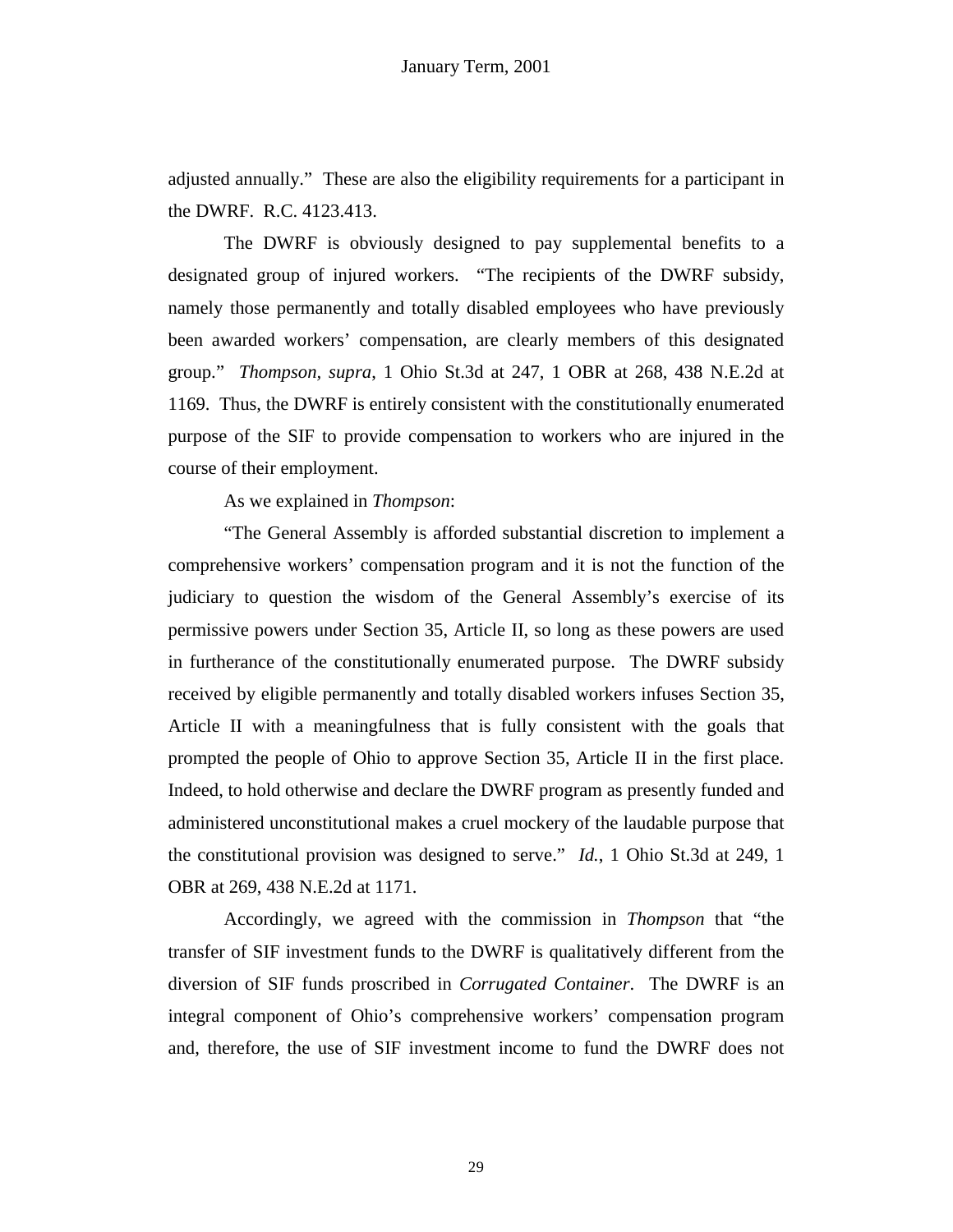contravene the principle enunciated in *Corrugated Container*." *Id.* at 247, 1 OBR at 267, 438 N.E.2d at 1169.

 The obvious distinction between *Corrugated Container* and *Thompson* lies in the qualitative difference between using SIF funds to pay for administrative costs and using SIF funds to provide compensation to workers who are injured in the course of their employment. It is in this sense that we considered the DWRF to be an integral component of the workers' compensation program in *Thompson*. It can hardly be considered the intent of this single sentence in *Thompson* to change the nature of the SIF from a trust fund for the payment of compensation and benefits to injured workers to an all-purpose fund that can be used to pay the operating expenses of any constituent part of the entire workers' compensation system.

 The same qualitative difference between administrative costs and workers' compensation that led us to distinguish *Corrugated Container* in *Thompson* should now compel us to distinguish *Thompson*. While the medical-management services of the MCOs may be an " 'integral part' of the HPP," the HPP is qualitatively different from the DWRF. The DWRF program is established to pay supplemental compensation to injured workers; the HPP has no compensation component. Thus, the use of SIF contributions to fund the HPP contravenes the principle enunciated in *Corrugated Container*.

 For all of the foregoing reasons, the bureau acted without statutory or constitutional authority in diverting SIF contributions to pay administrative and performance incentive fees to MCOs under the HPP, and the judgment of the court of appeals should be affirmed.

 DOUGLAS and F.E. SWEENEY, JJ., concur in the foregoing dissenting opinion.

\_\_\_\_\_\_\_\_\_\_\_\_\_\_\_\_\_\_